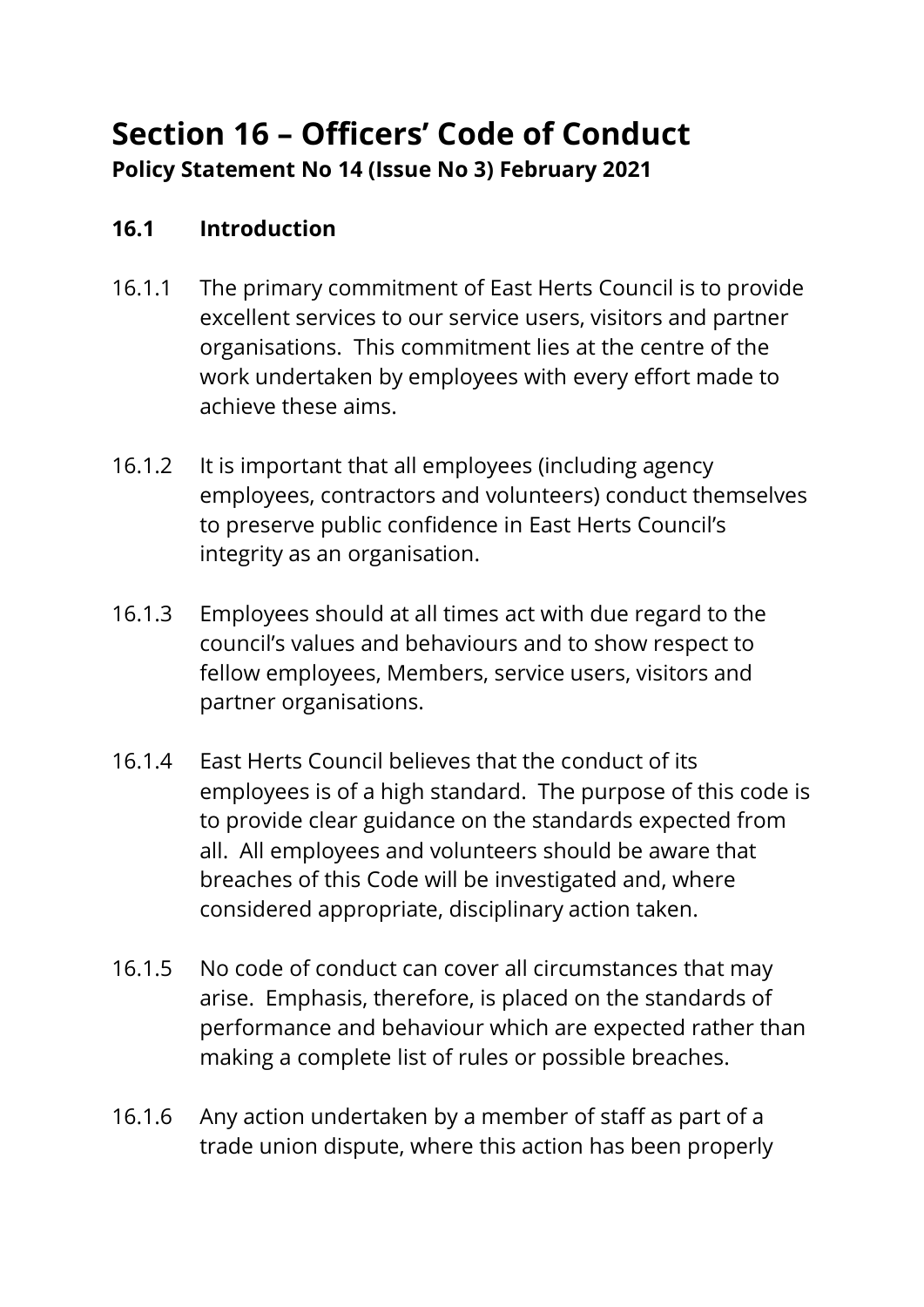and legally called by a recognised trade union, shall be outside the scope of this policy.

16.1.7 Where 'employees' are referred to in this Code, the principles and conduct expectations also apply to agency staff, contractors and volunteers.

#### **16.2 Standards and General Conduct**

- 16.2.1 The Code of Conduct has been developed to ensure that there are appropriate standards for the way in which the council delivers its services. Each employee is expected to abide by the terms and conditions of their employment and will be expected to conduct themselves in accordance with council policies and the council's values and behaviours.
- 16.2.2 Employees are expected to report any breach of the council's standards, procedures or expected behaviours to the appropriate manager. If an employee is concerned regarding coming forward in a safe and confidential way they should seek HR, management or union support, another potential avenue to raise concerns is through the Disclosure (Whistleblowing) Code.

## **16.3 Work Performance and following East Herts Council's procedures**

16.3.1 You are expected to carry out the full duties of your job to a high standard of performance, with appropriate support, supervision and training from East Herts Council. You are also expected to carry out reasonable management instructions and comply with East Herts Council rules.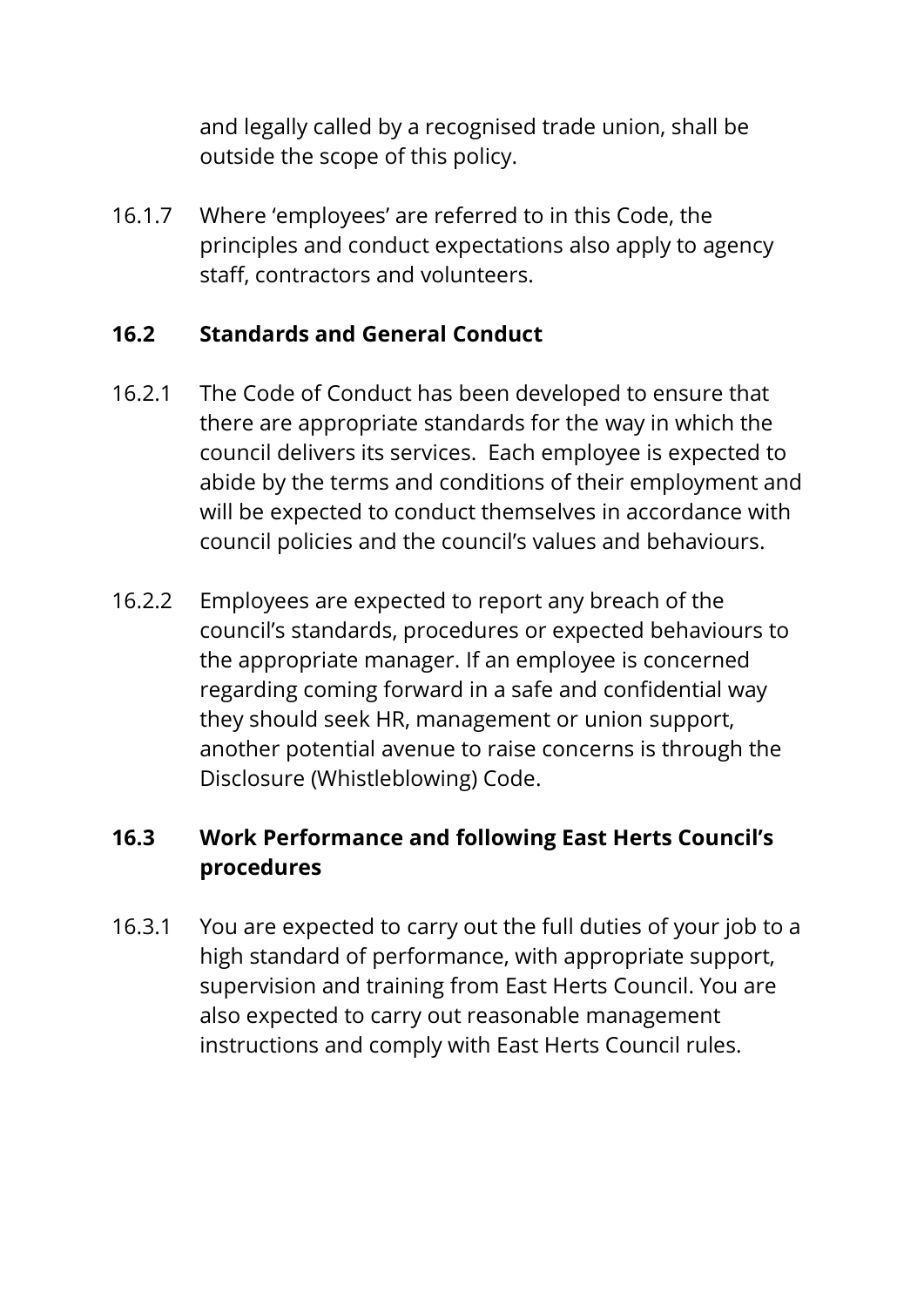#### **16.4 Attendance and Time Keeping**

- 16.4.1 All absence must be authorised in advance in accordance with East Herts Council's leave booking arrangements except in the case of sickness, injury or exceptional personal complications that could not be foreseen. If you are unable to work for any of these reasons, you must contact your line manager as soon as possible and your absence must be notified and certified in accordance with East Herts Council's absence/sickness notification & certification procedures.
- 16.4.2 The council operates a flexi-time scheme which allows most employees (where the service and nature of the work allows) to have flexible start and finish times. However if you know that you are going to arrive at work much later than you normally do, please ensure your manager is aware from a health and safety perspective.
- 16.4.3 If you have a role that has set start times or a meeting time has been arranged, punctuality in attendance for work is expected, barring the most exceptional circumstances.

#### **16.5 Violence, Bullying and Harassment**

- 16.5.1 East Herts Council will not tolerate any acts of violence, threatening behaviour, verbal abuse, malicious cruelty, bullying and/or harassment or any behaviour which can be reasonably determined as intimidating and unwanted.
- 16.5.2 What does not constitute bullying behaviour is a manager discussing with an employee concerns regarding their performance or behaviour where legitimate and constructive criticism is made (or a reasonable request/instruction given).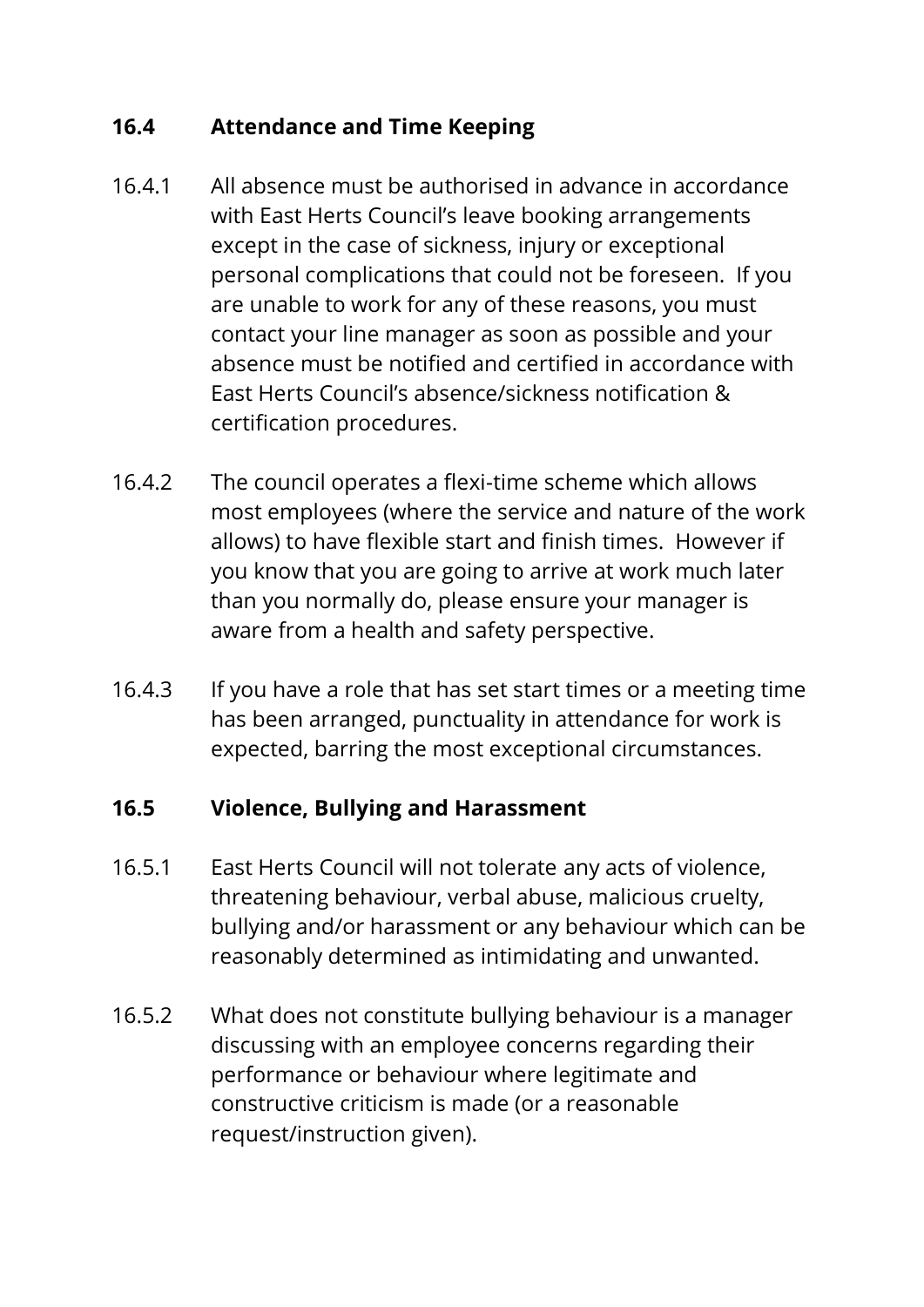16.5.3 Further information can be obtained from the council's Bullying and Harassment Policy.

## **16.6 Honesty, Integrity and Avoidance of Conflicts of Interest**

- 16.6.1 High standards of integrity and honesty are expected at all times. This includes being truthful and honest when asked appropriate questions by managers and other colleagues about any matters which have a bearing on your employment with and work at East Herts Council.
- 16.6.2 East Herts Council documents, forms and records should be completed truthfully and accurately. This includes all Human Resources forms, attendance forms, financial forms and records.
- 16.6.3 Under no circumstances may employees other than the line manager or an appropriate senior manager write a reference on East Herts Council headed paper for East Herts Council employees or ex-employees. Managers must seek guidance from HR before sending a reference to ensure data is in line with employee records and for a copy to be placed on the employee's file. If you choose to write a personal character reference for a colleague/ex-colleague you must do so from your private address, making clear that you are not writing in an official capacity on behalf of East Herts Council, and you must be explicit about the nature of the working relationship that you had with the colleague.
- 16.6.4 Authority must not be abused in relation to a colleague, service user, Member or applicant for East Herts Council's services. Improper use of your official position for private gain or for the gain of relatives and associates will not be tolerated.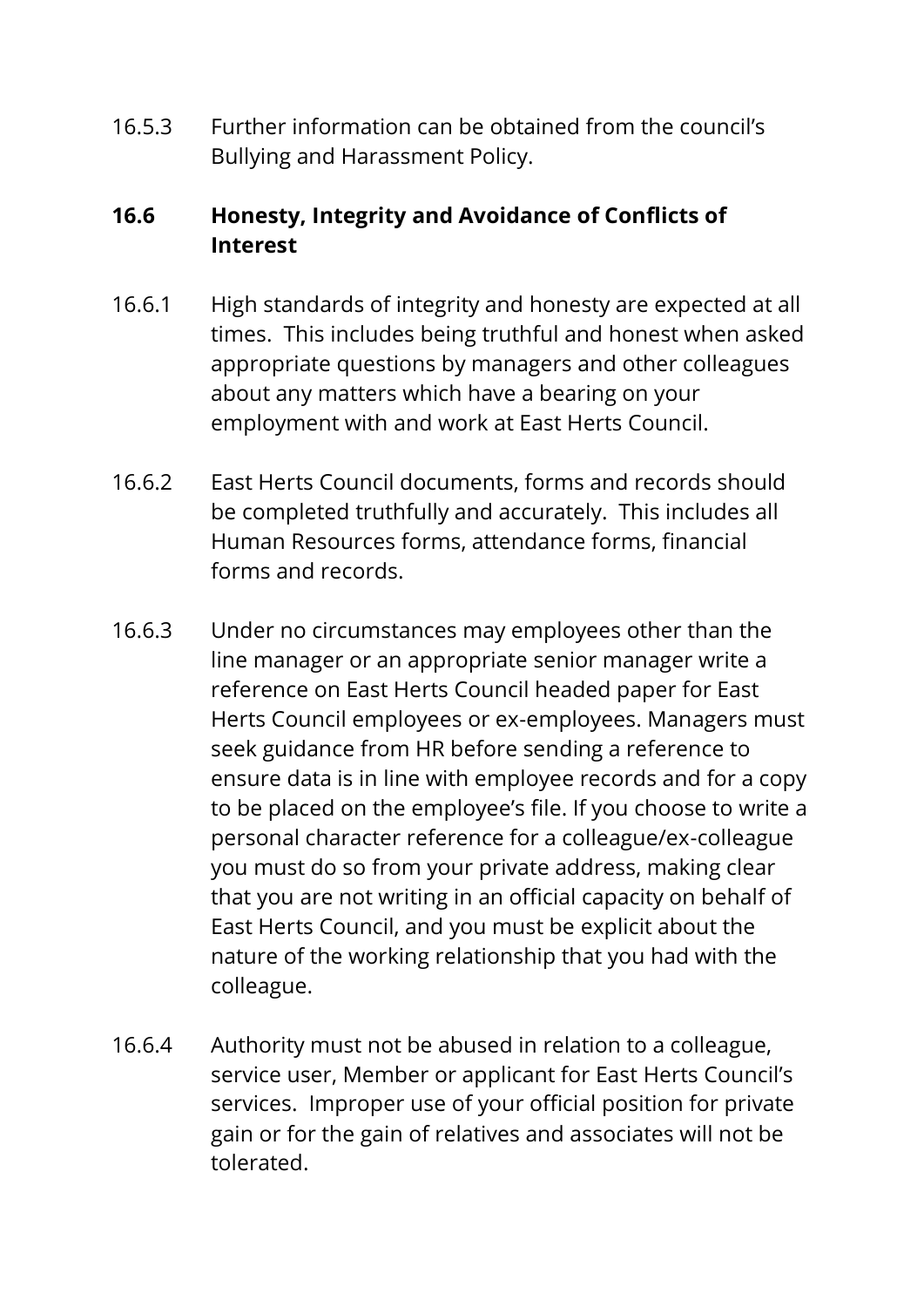- 16.6.5 Conflicts of interest arises when an employee has a financial or personal interest, kinship or relationship, or engages in any activity (paid or unpaid) which could:
	- (a) enable him/her to secure some personal advantage (other than salary) or advantage for a close relative or friend as a result of his/her being employed by East Herts Council; or
	- (b) influence his/her judgment in relation to the performance of his/her duties on behalf of East Herts Council.
- 16.6.6 For a conflict of interest to arise, the advantage does not have to be realised. You have a duty to be aware of and declare any interests or potential conflict of interests and to take steps to resolve any conflicts that may arise.
- 16.6.7 Officers must declare to their manager and to the Head of Legal and Democratic Services any interests, financial or non-financial, which could bring about a conflict with the interests of the authority.
- 16.6.8 Once applicable at any time during employment by the council, employees must declare to their Head of Service and the Head of Legal and Democratic Services, membership of any organisation or group which:
	- (a) is open to the public and requires formal membership and commitment of allegiance and has secrecy about rules and members' conduct; or
	- (b) has views which oppose those of the council in a way or to such a degree that this does, or could be seen to, compromise the employee's ability to carry out his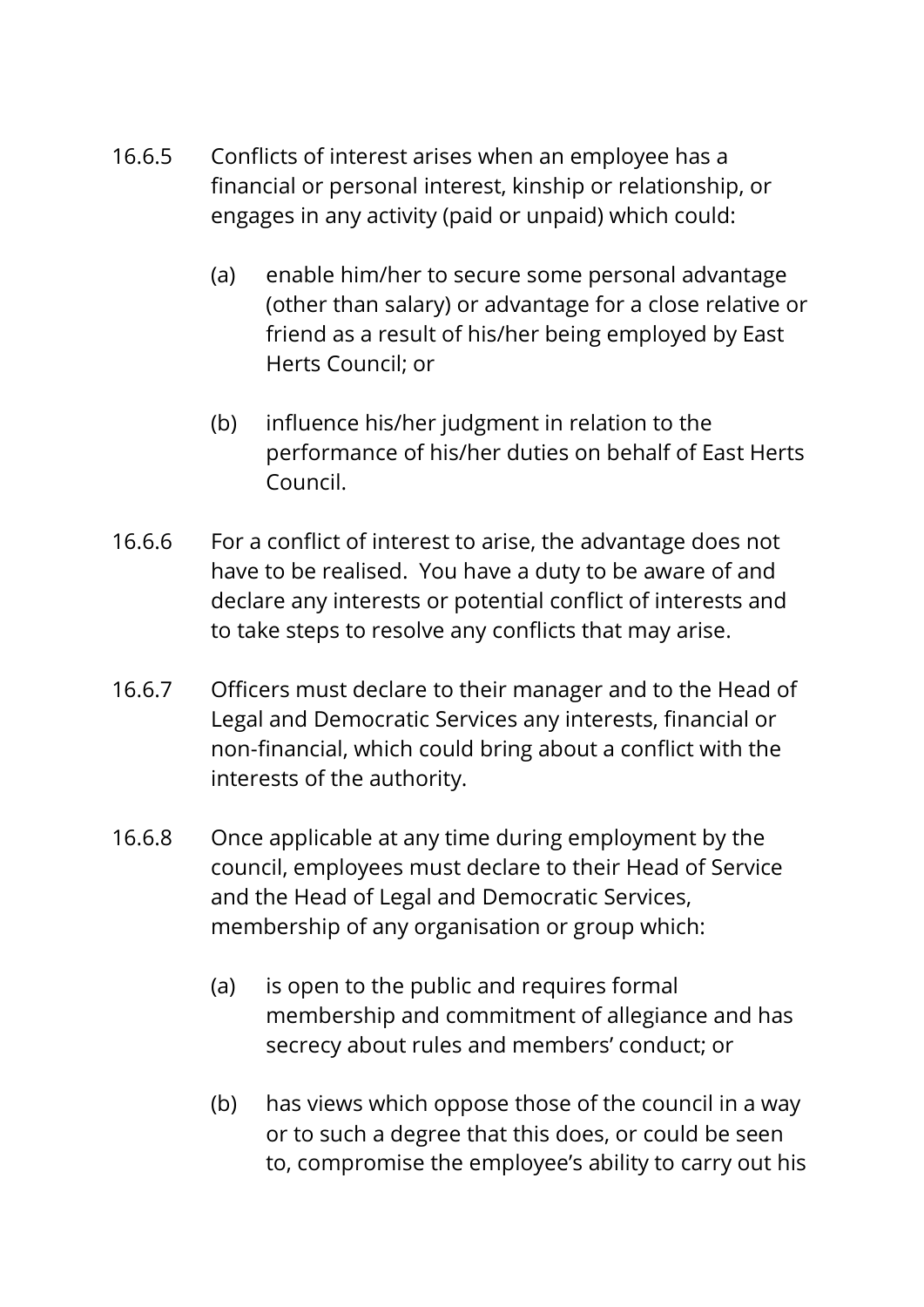or her duties on behalf of the council in an unbiased and impartial way.

- 16.6.9 New starters will be asked to confirm they have read and understood this code of conduct and will be required to declare any potential conflicts of interest as part of their new starter process.
- 16.6.10 For avoidance of doubt, Freemasonry is an 'organisation' within the meaning of paragraph 16.6.8.
- 16.6.11 You should not place yourself under any financial or other obligation to outside individuals or organisations that might seek to influence you in the performance of your job.

#### **16.7 Personal Relationships**

- 16.7.1 In line with Section 16.6 above you have a duty to be aware of and declare any interests or potential conflict of interests and to take steps with management guidance to resolve any conflicts that may arise. This includes close personal relationships which can affect your ability to perform your role, essentially by declaring and being transparent it allows the council to manage the situation appropriately.
- 16.7.2 It is the employee's responsibility to inform their manager (who must then seek advice from HR), in confidence, if they are in a close personal relationship with another employee, a Member, service user, contractor or someone working from a partner organisation.
- 16.7.3 This requirement applies equally to relationships that existed prior to employment and to relationships that develop at the council.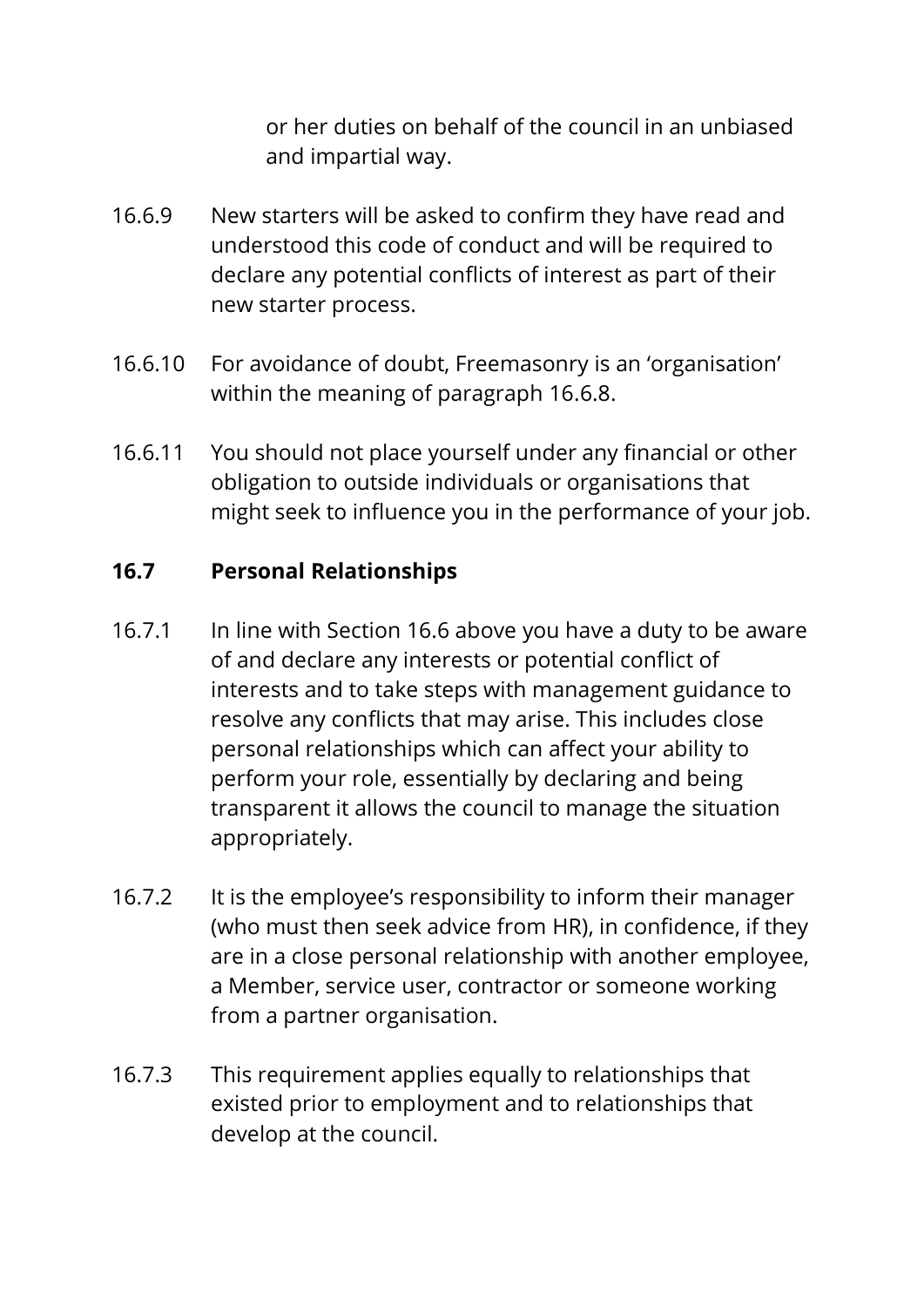- 16.7.4 The manager will discuss with the employee the potential impact of the relationship on the council.
- 16.7.5 Although the manager will treat the disclosure sensitively and in confidence, HR will be informed and it is possible that other parties will need to be made aware. This will be on a strictly need-to-know basis and this will be discussed with those concerned first.
- 16.7.6 The manager will be responsible for making appropriate alternative arrangements in relation to recruitment, selection, appraisal, promotion or other situations or processes where there may be a conflict of interest or where unfair advantage may be gained, or perceived to be gained over other employees.
- 16.7.7 In some cases it may be necessary to consider moving an employee to another service, if the actual or perceived risk of conflict of interest cannot be managed by other means.
- 16.7.8 Failure to disclose the existence of such a relationship will result in disciplinary action being considered.
- 16.7.9 It is important to note that where there is a close personal relationship of a romantic or sexual nature between employees or with one of those mentioned in 16.7.2 above, it is likely that public displays of affection at work may cause discomfort for their colleagues and portray an unprofessional image. Employees are therefore expected to behave professionally at work with each other and intimate contact and/or displays of affection should only be conducted outside of the work environment. Failure to act professionally will lead to disciplinary action being considered.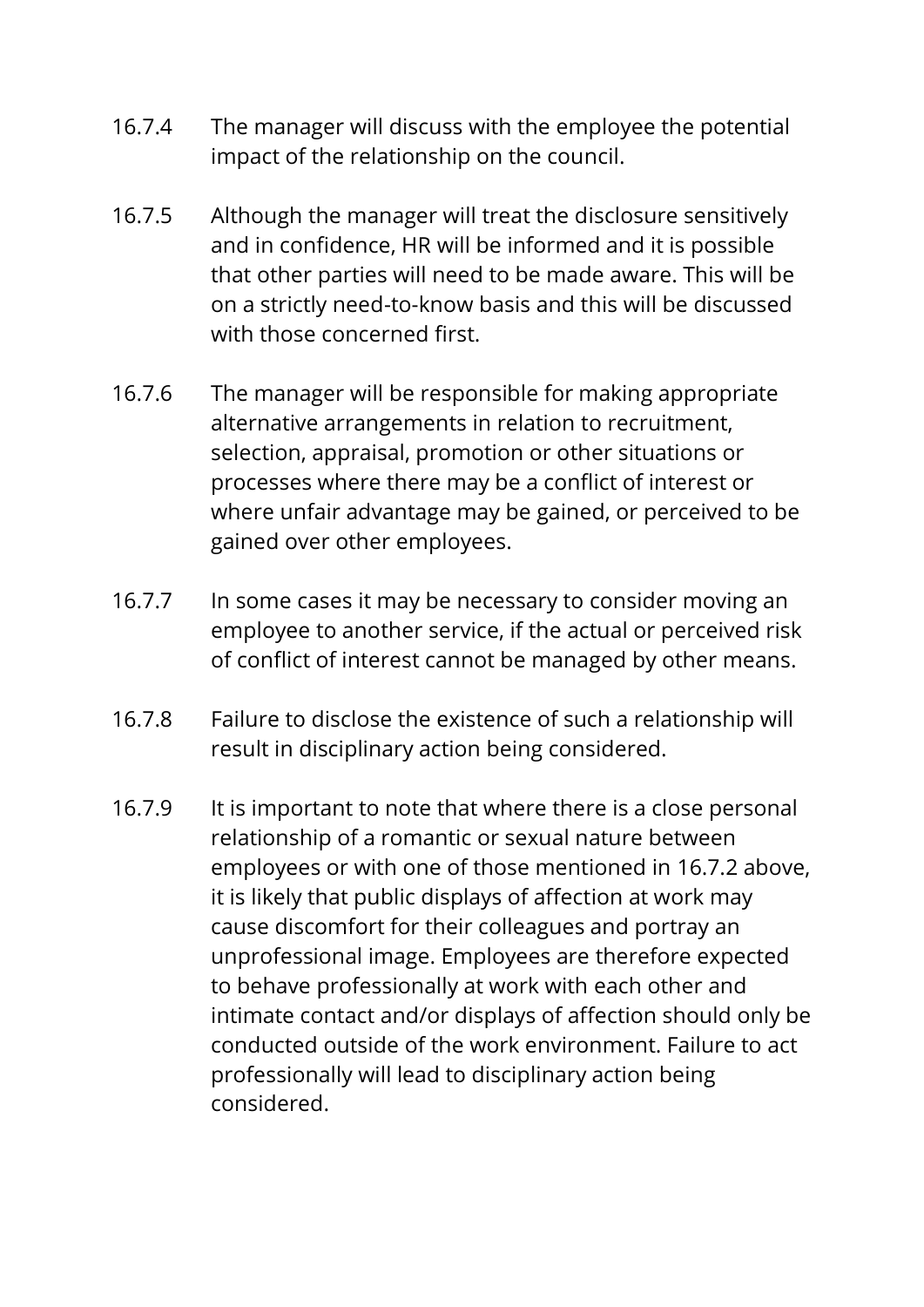# **16.8 Gifts and Hospitality**

- 16.8.1 You should not accept any fee or reward from organisations except for small gifts not exceeding £25 e.g. advertisement materials, calendars, chocolates, diaries etc. You must complete the declaration form in Appendix 2 and submit it to your Head of Service, who can decide whether it should be returned or how it should be used (e.g. a box of chocolates may be appropriate to be shared amongst the team or used with a fundraising raffle). If a more substantial gift is offered it should always be tactfully refused and your Head of Service informed that the offer was made.
- 16.8.2 Invitations to working meals, social functions to which other employees are invited, general celebrations or team sporting events are generally acceptable. However, offers of holidays, hotel accommodation, theatre or match tickets should be refused. You must seek advice from your Head of Service.
- 16.8.3 You should avoid accepting gifts and hospitality that might reasonably be thought to influence your judgement.
- 16.8.4 The receipt of gifts of money or gift vouchers from any service user, applicant for East Herts Council's services (prospective candidate or service user), or contractor or supplier is absolutely prohibited.
- 16.8.5 The acceptance of non-monetary gifts or benefits from all those listed above must be actively discouraged at all times. Whilst it is recognised that in a restricted number of situations it may not be possible, without giving offence, to refuse a trivial gift (e.g. a bottle of wine or a box of chocolates from a contractor at Christmas-time, or flowers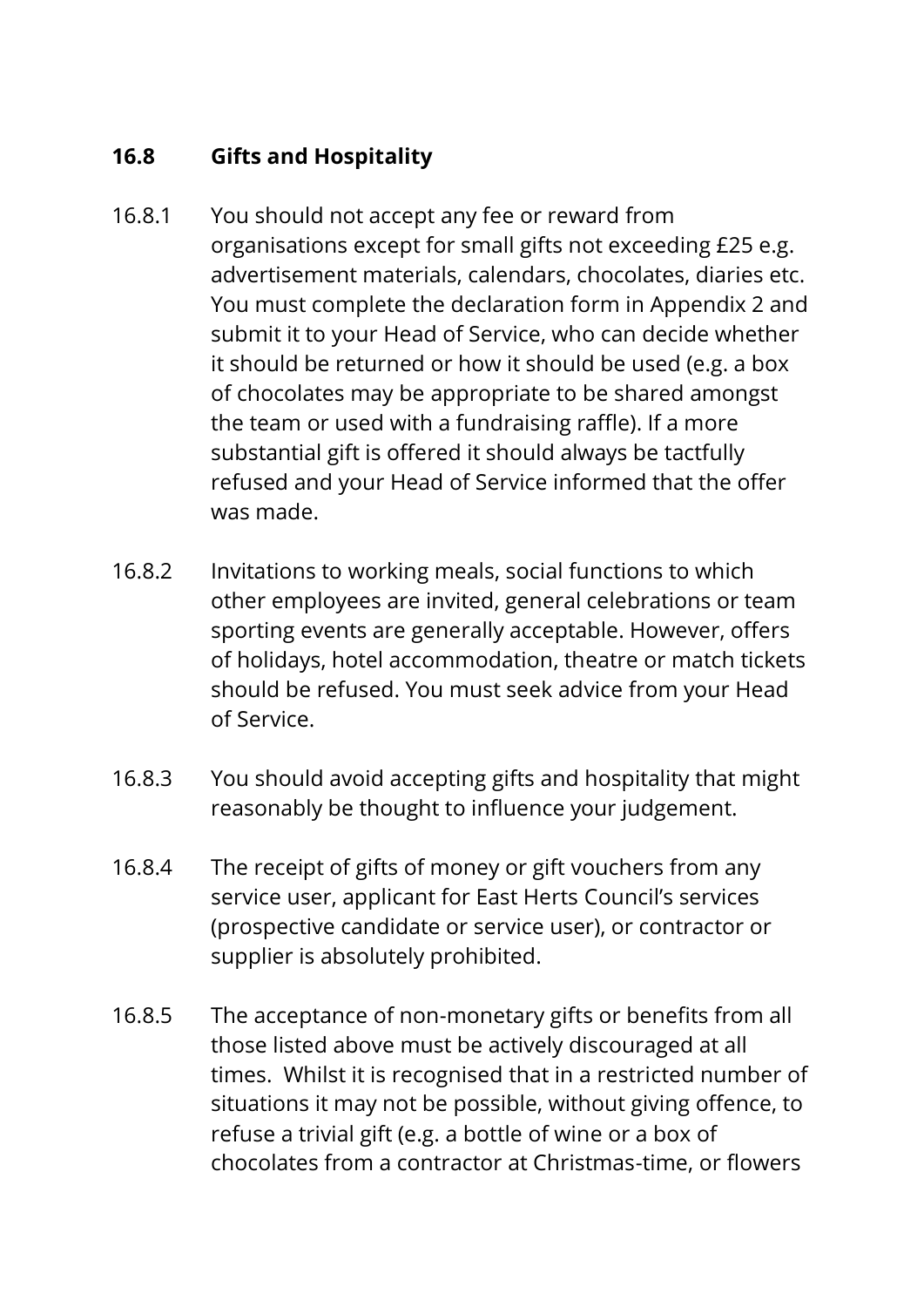from a grateful resident). The gift and donor must be reported to your Head of Service, who can decide whether it should be returned.

16.8.6 If an employee is invited to receive hospitality from or wishes to provide hospitality to a contractor, extravagance must be avoided, and permission must be sought from your Head of Service.

## **16.9 Alcohol, Drugs and Smoking**

- 16.9.1 If an employee has an alcohol or drug related problem the council views this as a serious illness which should be treated. In these circumstances the council will be sympathetic but will insist that treatment is sought. However, if treatment is not sought for the condition the council may be forced to use the disciplinary procedure. The council has an Alcohol, Drug and Substance Misuse policy.
- 16.9.2 You should not be under the influence of alcohol or nonprescription drugs whilst at work, prejudicing performance of your duties and affecting the image of East Herts Council detrimentally. Employees on prescribed medication should inform their manager if they have been prescribed drugs which may affect their performance or other people's safety.
- 16.9.3 Employees whose job it is to work directly with members of the public must refrain from using alcohol before going on duty and whilst on duty until the working period has finished (it is not acceptable to smell of alcohol as this will potentially damage reputation both of the individual and the council).
- 16.9.4 Alcohol should not be consumed in the workplace.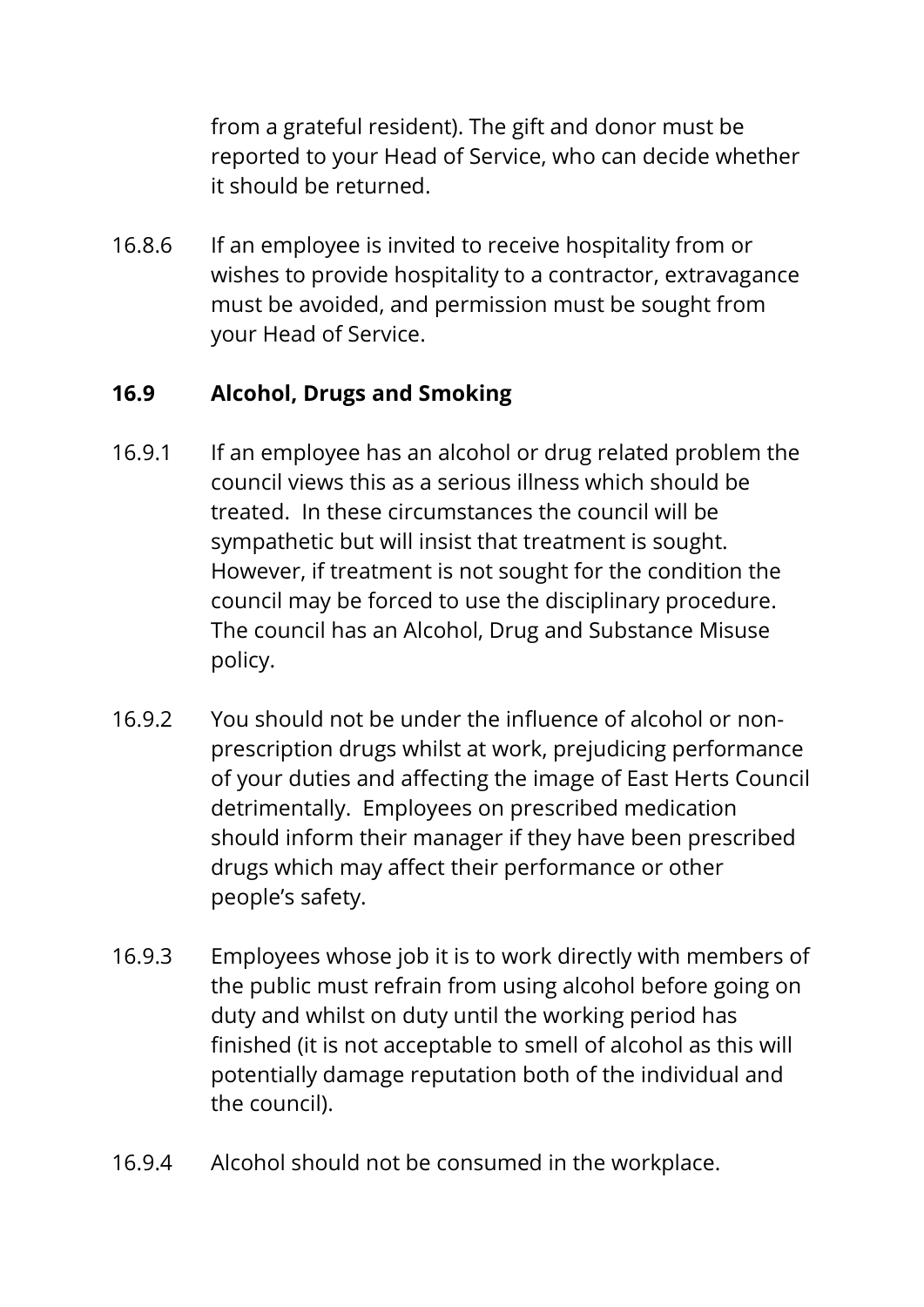- 16.9.5 Bringing onto, taking or possessing illegal drugs whilst on East Herts Council premises is prohibited and will lead to disciplinary action and be treated as gross misconduct within the terms of East Herts Council's disciplinary procedure and brought to the attention of the police.
- 16.9.6 Smoking (including the use of e-cigarettes and vaping) is not permitted within East Herts Council's buildings. Smoking is only allowed in designated areas as outlined in the council's Smoke-Free Workplace Policy and in line with the law. The time spent taking smoking breaks should be accounted for in your own time (for example included in the time provided for your lunch break on your flexi sheet, or made before the beginning or after the end of the working day).

# **16.10 Health and Safety**

- 16.10.1 All employees are responsible for ensuring reasonable care for the health and safety of him/herself and other persons who may be affected by his/her acts or omissions at work. Copies of the council's Health and Safety policies and guidance are available from the Council's Health and Safety Officer or on the intranet (as well as being circulated as part of the recruitment process).
- 16.10.2 You must not intentionally or recklessly interfere with or misuse anything provided by East Herts Council in pursuance of relevant health and safety legislation and good practice.
- 16.10.3 You should familiarise yourself with and comply with East Herts Council's Health & Safety Guide and procedures at all times including risk assessments that relate to areas of your work.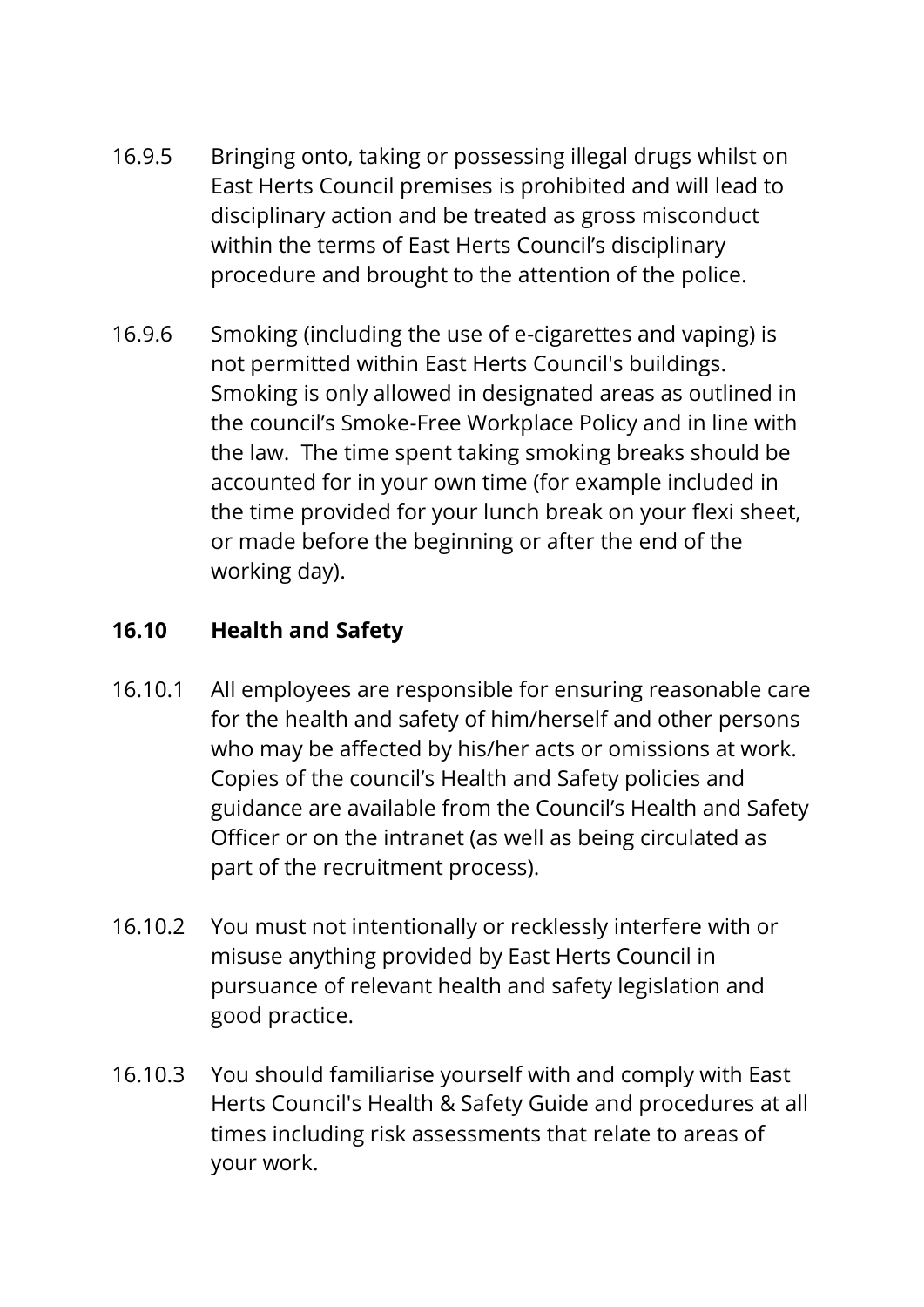# **16.11 Diversity and Equality**

- 16.11.1 It is important that employees create an environment which is supportive of everyone and does not illegally or unfairly discriminate against any anyone because of age, gender reassignment, being married or in a civil partnership, being pregnant or on maternity leave, disability, race (including colour, nationality ethnic or national origin), religion or belief, or sexual orientation, or any other form of unfair discrimination.
- 16.11.2 Employees must be familiar with and actively uphold East Herts Council's Equality policies.

# **16.12 Maintaining Professional Relationships and Safeguarding**

- 16.12.1 Employees have a professional duty and a responsibility to safeguard the welfare of service users and visitors, maintain professional relationships especially in relation to children and vulnerable adults. Employees must follow, uphold and comply with East Herts Council's Safeguarding Policy.
- 16.12.2 Employees should take steps to protect children, young people and adults at risk so that they are safe when using our services.
- 16.12.3 The council is committed to ensuring that the needs and interests of children, young people and adults at risk are considered by Members, employees, volunteers and contractors in the provision of services and decisionmaking.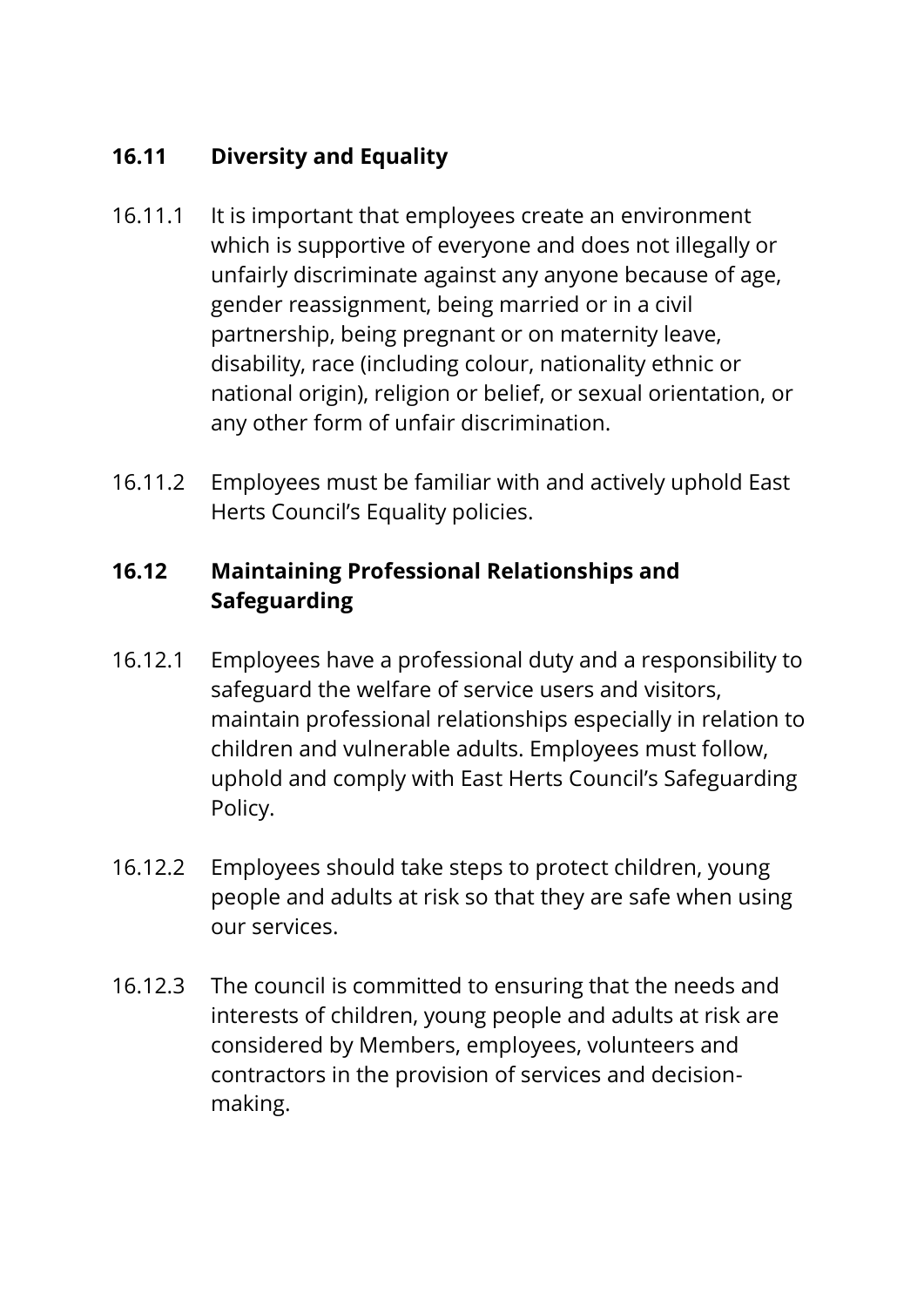16.12.4 All employees must ensure they are conversant with the council's Safeguarding Policy and Procedure and follow it. Failure to do so may lead to disciplinary action.

#### **16.13 Confidentiality and Processing Information**

- 16.13.1 Within the council, communication should be open and informative to all. However, certain information should be considered confidential within the council. Information should not be divulged unless required by law and disclosure is expressly authorised. Personal information on anyone is internally confidential unless part of agreed procedures. Any breach of confidence is a serious disciplinary offence. If you are in doubt about such a matter you should consult your manager. In compliance with the General Data Protection Regulations (GDPR), the Council will process personal or "sensitive" data only for legitimate reasons.
- 16.13.2 All knowledge of East Herts Council's work, future plans, employees or Members is confidential and should not be divulged other than in the course of proper performance of duties.
- 16.13.3 Personal information gained about colleagues must not be maliciously spread or allowed to become the subject of gossip.
- 16.13.4 Employees should not be critical of one another to outside organisations or to individuals with whom we have a professional relationship.
- 16.13.5 Employees are expected to abide by East Herts Council's confidentiality & data protection policies at all times.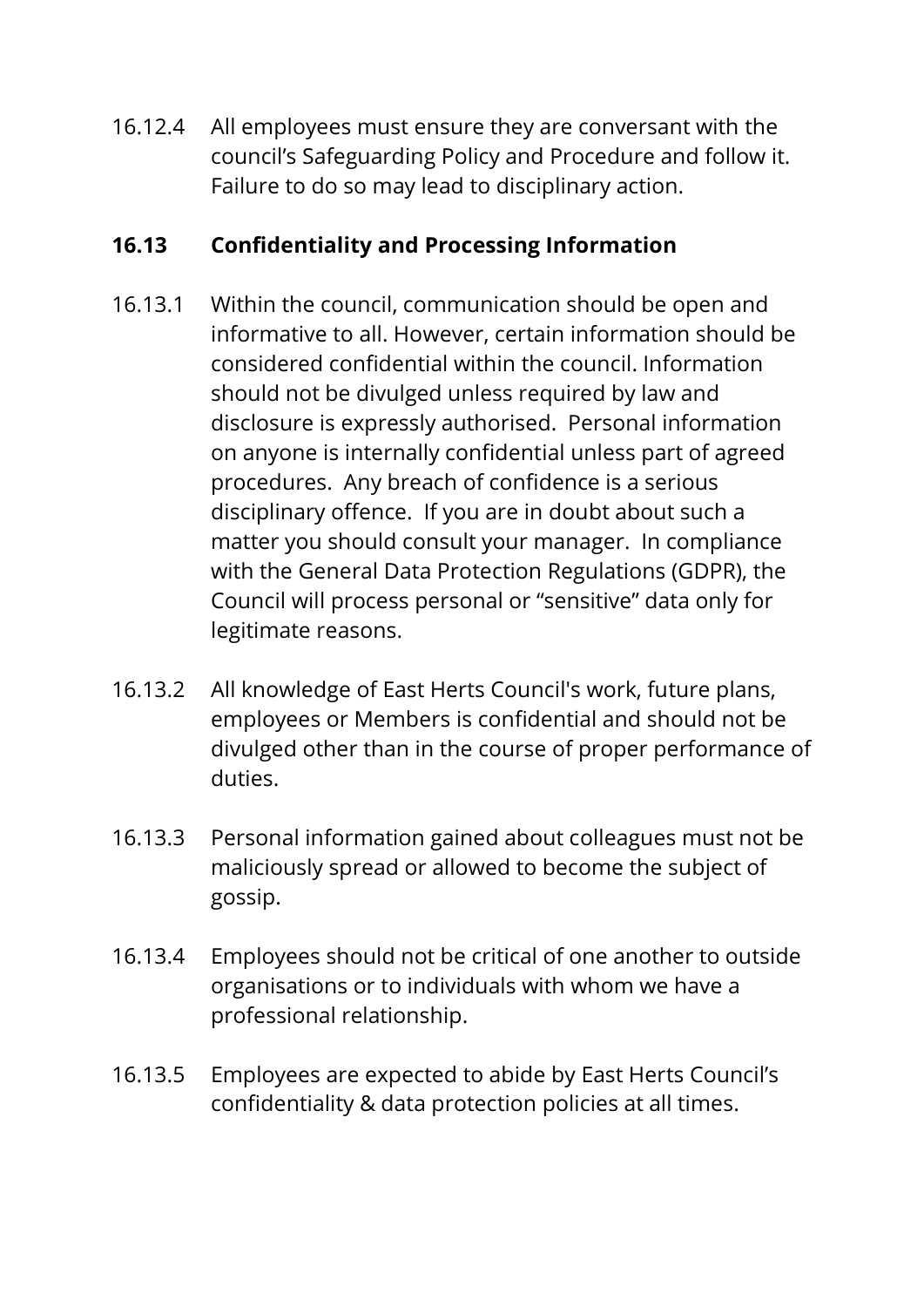#### **16.14 Use and Monitoring of East Herts Council Property, Equipment and Time**

- 16.14.1 East Herts Council property and equipment should be treated with care and only used for authorised purposes.
- 16.14.2 East Herts Council property may not be taken off the premises for personal use unless the procedure for loaning equipment has been followed prior to the loan of the equipment.
- 16.14.3 Work time should be devoted exclusively to carrying out East Herts Council responsibilities not for personal projects or activities.
- 16.14.4 Unauthorised pamphlets or literature should not be distributed in the workplace.
- 16.14.5 Unauthorised documents should not be placed on the walls of the East Herts Council offices or managed properties or on East Herts Council or Union noticeboards. Authorised documents mounted in these places should not be removed or defaced.
- 16.14.6 Whereas East Herts Council recognises that at certain times it is necessary for employees to make personal telephone calls – e.g. emergencies, making arrangements with relatives, friends or medical and professional contacts these must be kept to a bare minimum in terms of both quantity and length of time spent on the phone.
- 16.14.7 If friends, relatives or medical and professional contacts telephone you in a personal capacity, you may accept such incoming calls provided that:
	- (a) they are not given priority over or allowed to disrupt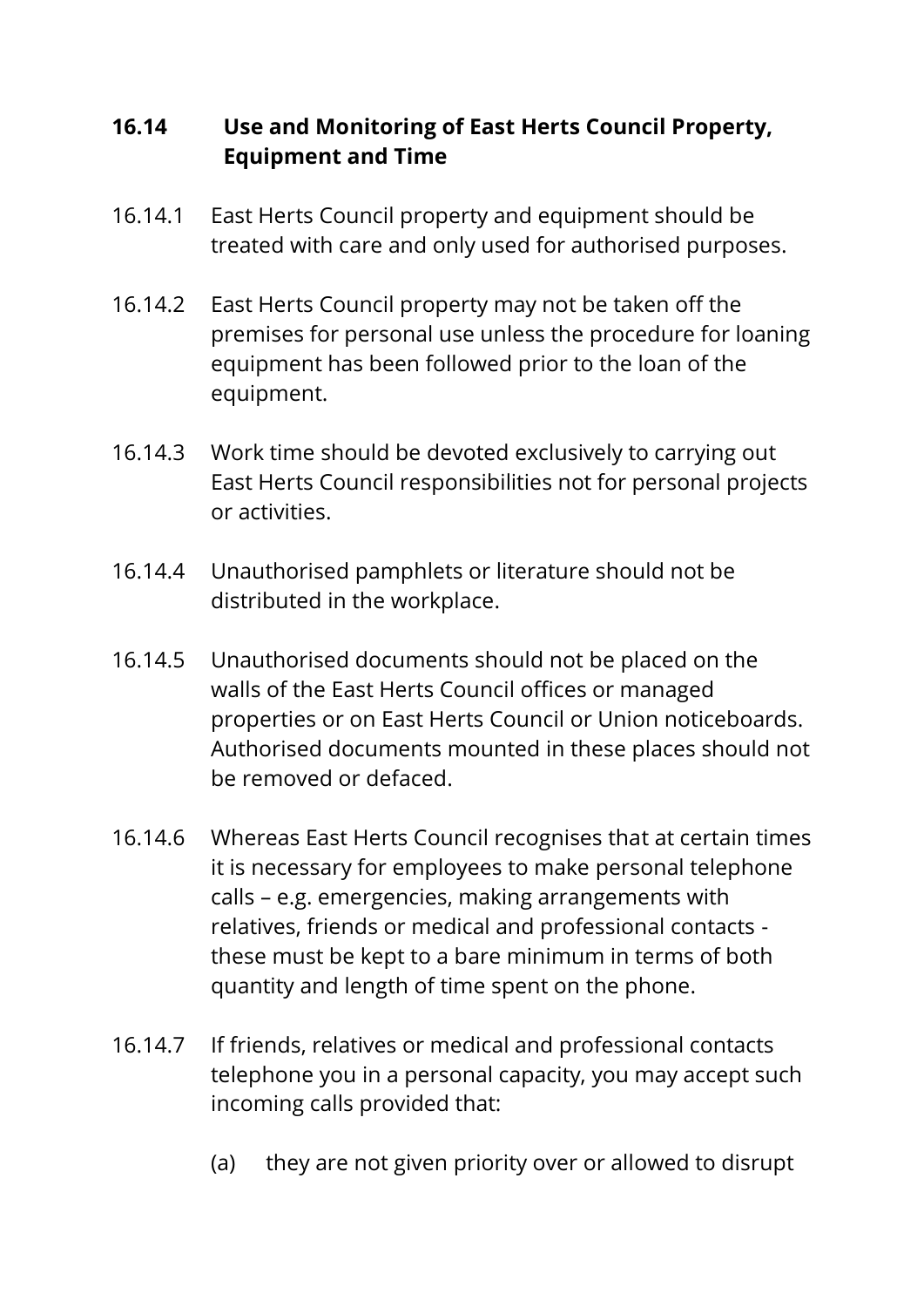any work, meeting, or service user contact in which you are engaged;

- (b) if the conversation which takes place lasts longer than a few minutes, it must be accounted for in your own time (for example included in the time provided for your lunch break).
- 16.14.8 Under no circumstances may employees use East Herts Council mobile telephones for their own personal use.
- 16.14.9 Personal mobile phones should be either switched off or put onto silent/vibrate mode during working hours to ensure that others are not disturbed: use of these at work should be restricted to authorised break times unless otherwise agreed by your manager.
- 16.14.10 The occasional use of computers, printers and photocopiers for personal use will be permitted under the following conditions:
	- (a) such use is occasional, and not regular;
	- (b) use of computers in no way contravenes the rules on computer use set out in East Herts Council's ICT Acceptable Use Policy;
	- (c) the time spent in producing documents is accounted for in your own time (for example included in the time provided for your lunch break, or made before the beginning or after the end of the working day).
- 16.14.11 You must not use East Herts Council's franking machine for private correspondence.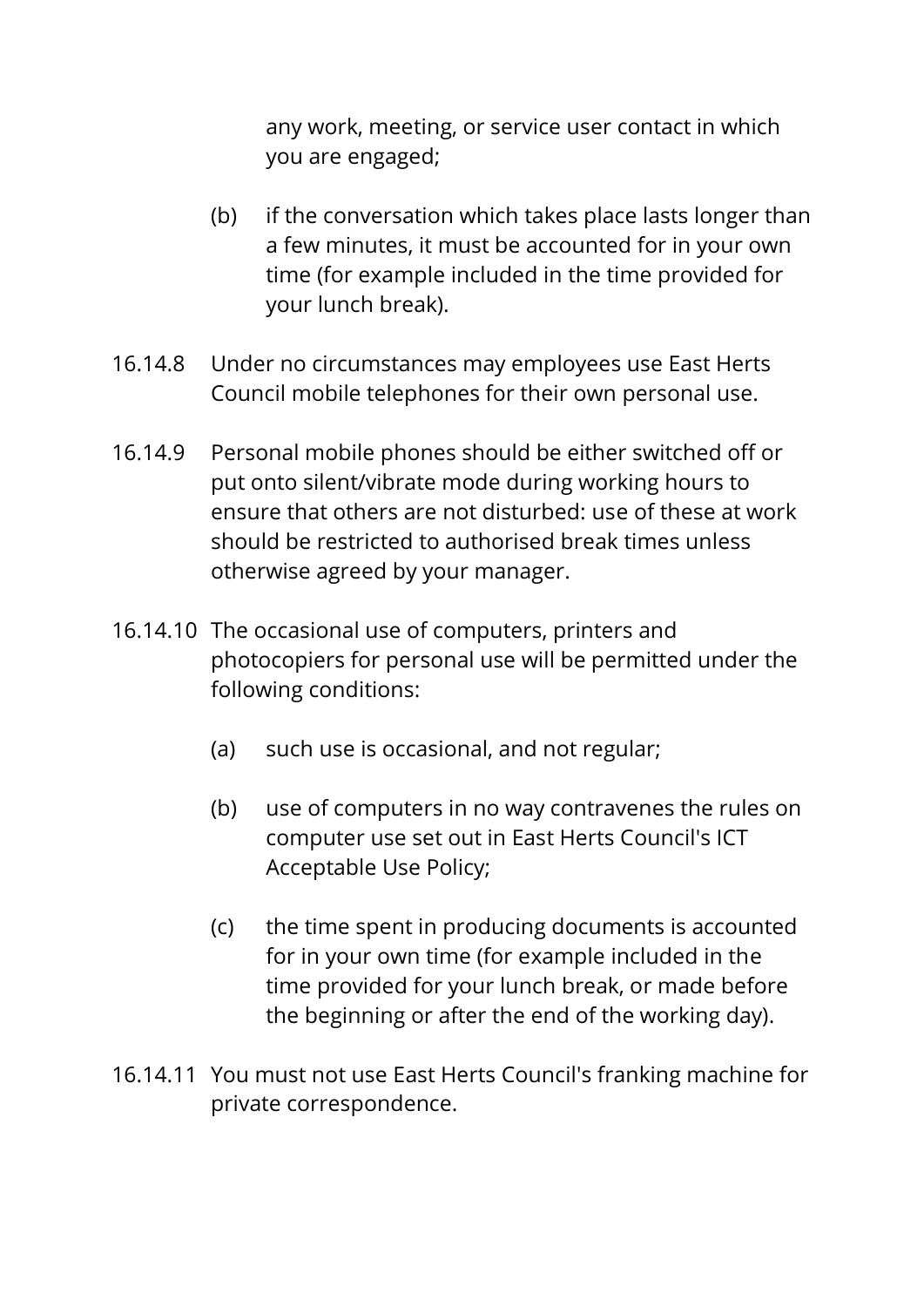- 16.14.12 With the exception of printing and photocopying paper as above, you must not use East Herts Council stationery or other stock (e.g. staff kitchen supplies, cleaning materials) for private purposes. Unauthorised removal of East Herts Council stationery or other stocks/materials from an East Herts Council site will be treated as theft.
- 16.14.13 It should be noted that East Herts Council has the means, automated and otherwise, of monitoring individual usage of property and equipment, including:
	- telephones;
	- mobile phones;
	- e-mail;
	- internet
	- Overt CCTV
	- Card reader entry systems.
- 16.14.14 In order to protect East Herts Council's resources, we reserve the right to use appropriate monitoring systems and information, and such information may form part of the evidence in any disciplinary or other management action that may be taken in connection with:
	- (a) any breach of our rules relating to personal use of property, equipment and time,
	- (b) any other matter upon which individual usage of property, equipment and time has a bearing.
- 16.14.15 East Herts Council will have due regard to relevant legislation that may impact on monitoring, including the Human Rights Act (1998), the General Data Protection Regulations and the Regulation of Investigatory Powers Act (2016). To this end, we will not use monitoring systems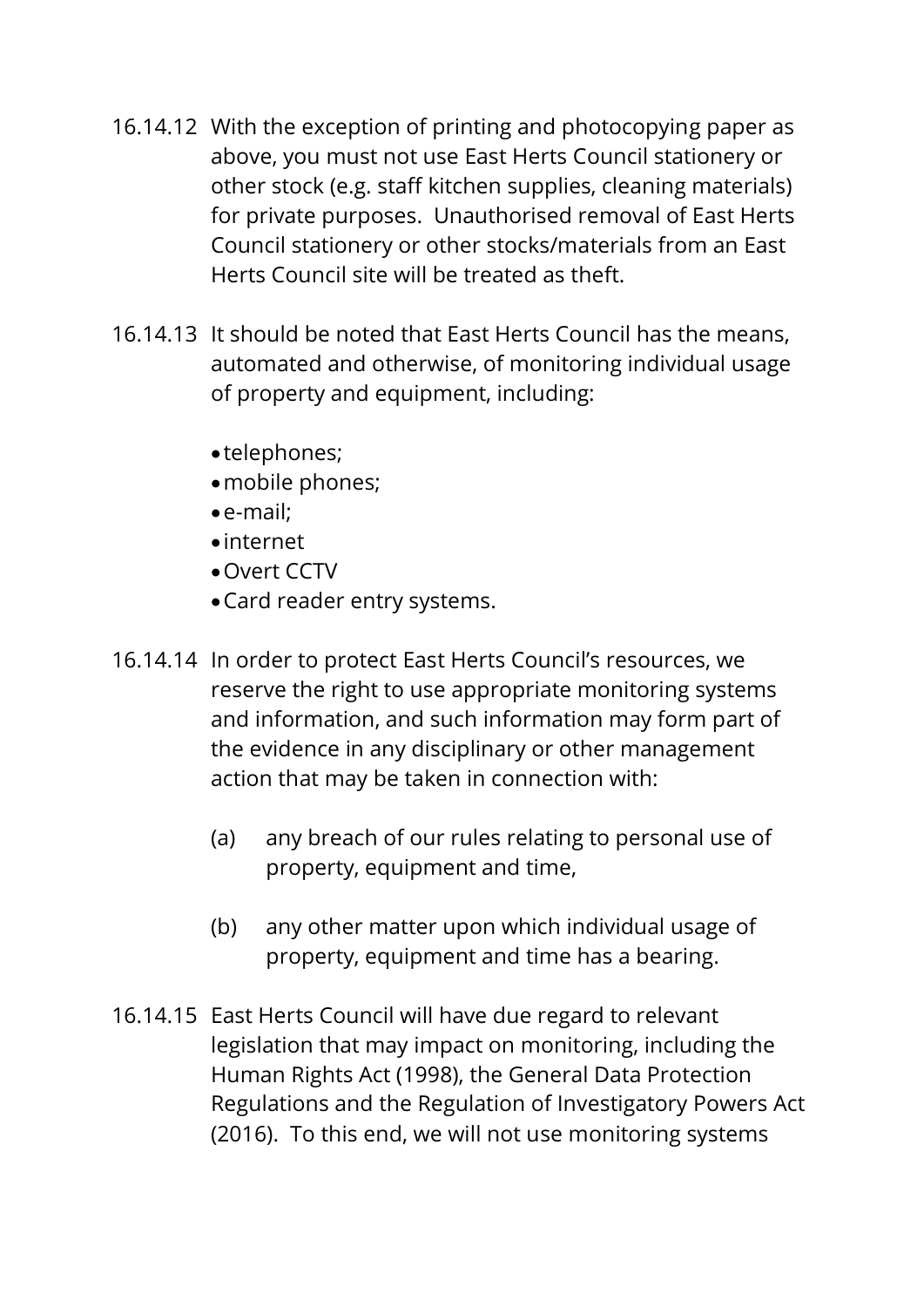that are excessive for purpose, for example interception/tapping of phone calls.

16.14.16 You must familiarise yourself with the contents of East Herts Council's ICT Acceptable Use Policy and must not use East Herts Council's e-mail/internet facilities other than within the very limited terms set out in the policy.

#### **16.15 Use of Computers**

- 16.15.1 There should be no unauthorised access to or modification of East Herts Council's computer equipment, programmes or data.
- 16.15.2 No hardware or software (including computer games) should be installed onto East Herts Council's network or stand-alone computers that has not be authorised by the ICT Department or a member of the Leadership Team.
- 16.15.3 If you wish to carry out any private work on East Herts Council's computer equipment you must seek prior authorisation from your manager.
- 16.15.4 You must familiarise yourself with the contents of East Herts Council's ICT Acceptable Use Policy and must not use East Herts Council's e-mail/internet facilities other than within the very limited terms set out in the policy.
- 16.15.5 You must conduct yourself professionally on e-mail and the Internet including social media (please see Social Media Guidelines – Link be added). This conduct includes, but is not limited to, avoiding use of material with offensive sexual content, profane or vulgar language, racial or ethnic slurs or similarly insulting material.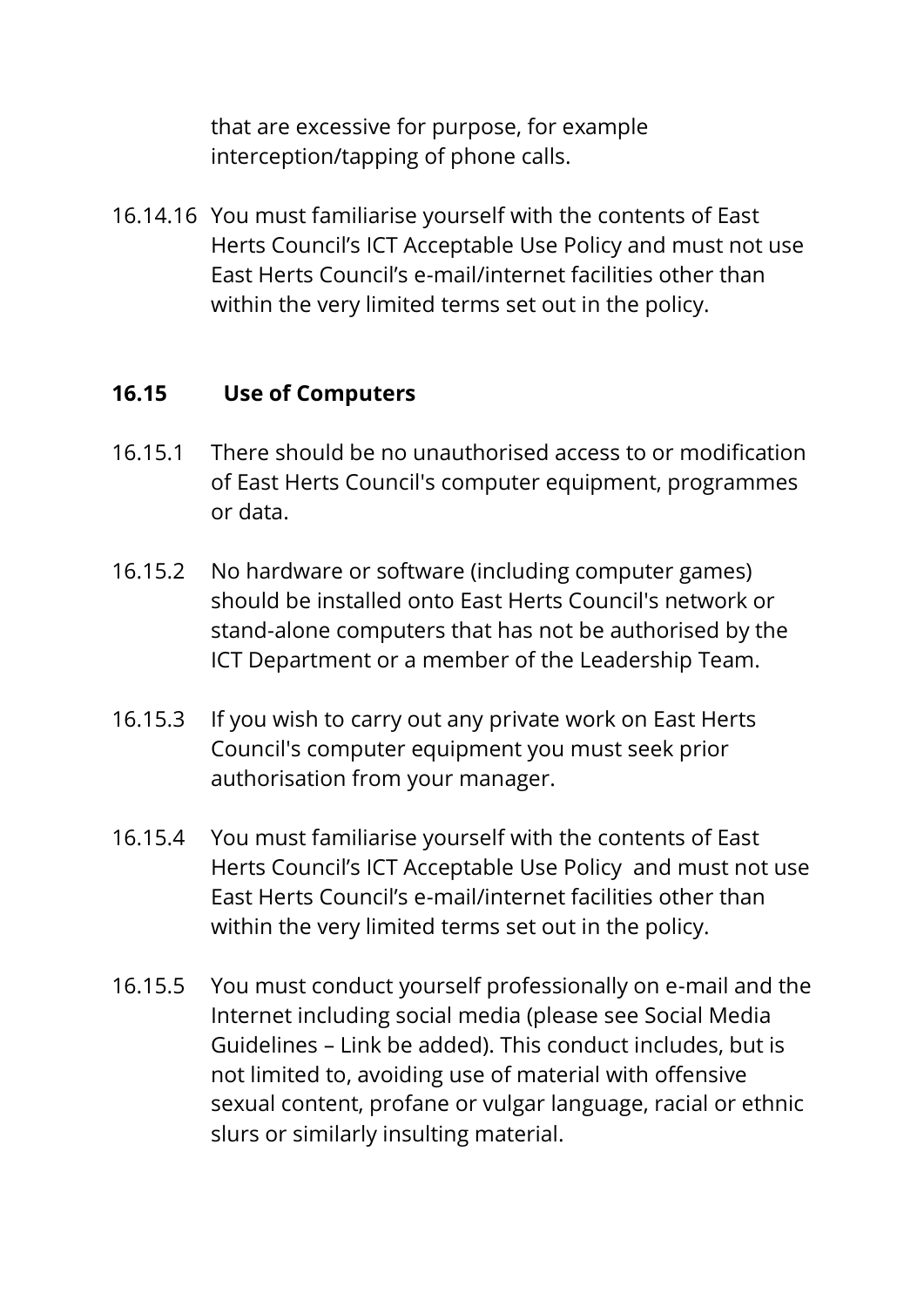- 16.15.6 You must not use the Internet/e-mail/social media to circulate materials with a political or religious content. This does not apply to materials circulated by East Herts Council's recognised trade union Unison.
- 16.15.7 Do not insert any disks/CDs or other storage devices brought in from outside East Herts Council into the East Herts Council computer equipment without prior agreement from a member of the ICT team. A virus check may need to be carried out first.
- 16.15.8 Any misuse of East Herts Council's computer resources may result in a criminal prosecution under the Computer Misuse and Cybercrimes Act (2018) as well as East Herts Council's own internal disciplinary action.

#### **16.16 Mobile Phones whilst driving**

16.16.1 All employees must not use hand held mobile phones (East Herts Council issued or personal) for organisational or personal use whilst driving. Stopping at traffic lights or being stuck in traffic jams is still deemed driving under the law unless the traffic jam is "exceptional" and the engine is turned off.

#### **16.17 East Herts Council's Profile and Reputation**

- 16.17.1 Please ensure at all times that your words and actions do not bring East Herts Council into disrepute, either internally or in any dealings with external agencies or the public.
- 16.17.2 All those who work for East Herts Council are expected to be committed to the aims and objectives of the organisation. Those who attend any external meeting or activity on behalf of East Herts Council are expected to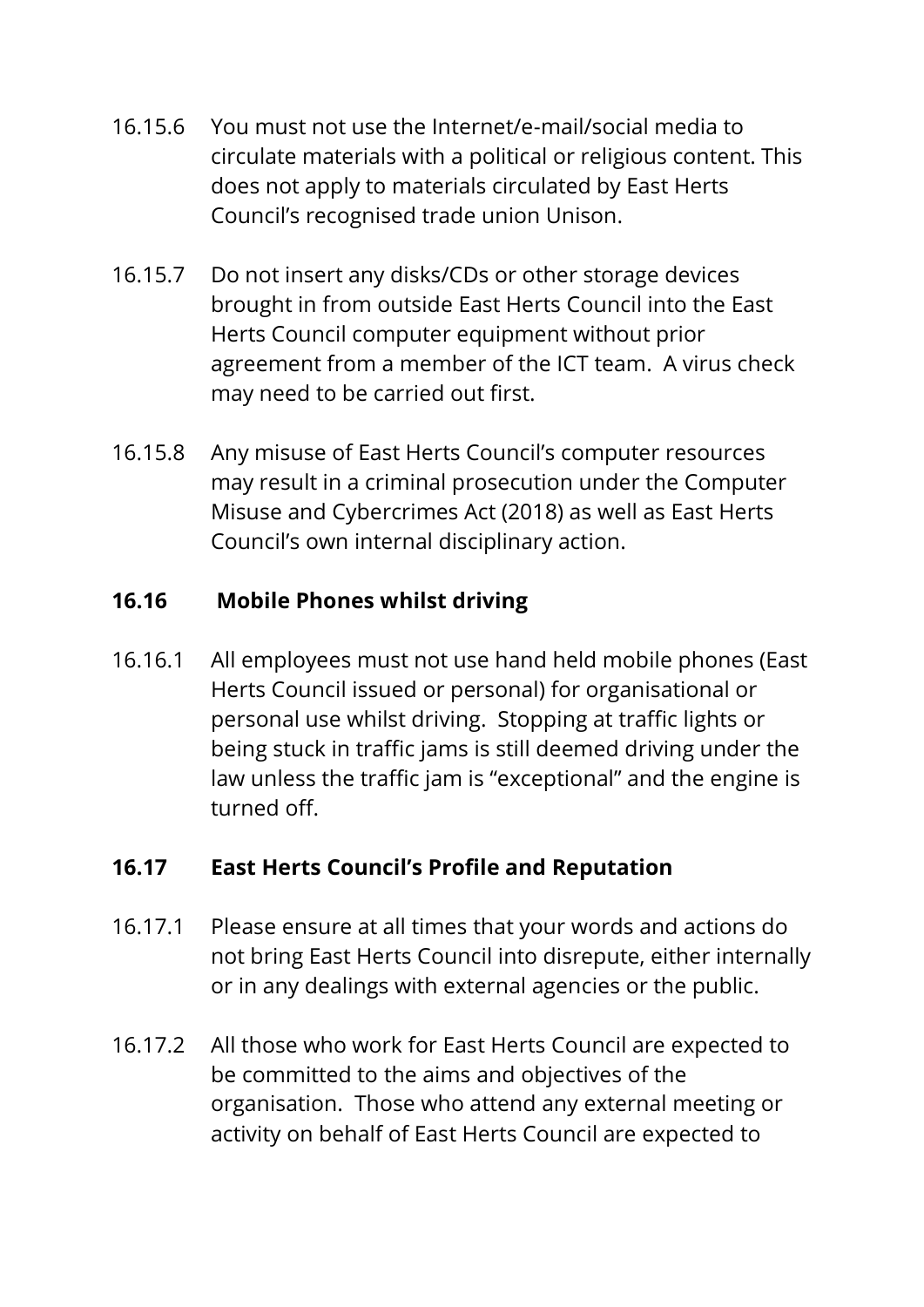promote the work and policies of the organisation in a positive way.

16.17.3 The Leadership Team have responsibility for communications with the media. No one who works for East Herts Council should give information to the media about the organisation and its work without the agreement of a member of the Leadership Team.

#### **16.18 Outside Activities**

- 16.18.1 Secondary Employment: In line with the contract of employment, permission should be sought in writing from your Head of Service using the declaration form in Appendix 3 if you wish to engage in other business or employment outside of East Herts Council. The Head of Service will ascertain whether the activities in question could impair your ability to act at all times in the best interests of East Herts Council and will also refer to the Working Time Directive. Permission will not be unreasonably refused. If it is refused, the reasons will be explained in writing. You will not have the right of appeal. A copy of the declaration form will be placed on your personal file.
- 16.18.2 In work related social events or in mixing socially with colleagues outside of work you are expected to maintain and be responsible for your own appropriate behaviour in line with the code of conduct. The onus in such situations is on you to avoid behaving in a manner which could lead to a misconduct complaint. Any such complaint will be dealt with under the disciplinary procedure.
- 16.18.3 With the above stipulation, your off duty hours are your personal concern but your personal activities should not take precedence over your duty or put you in a position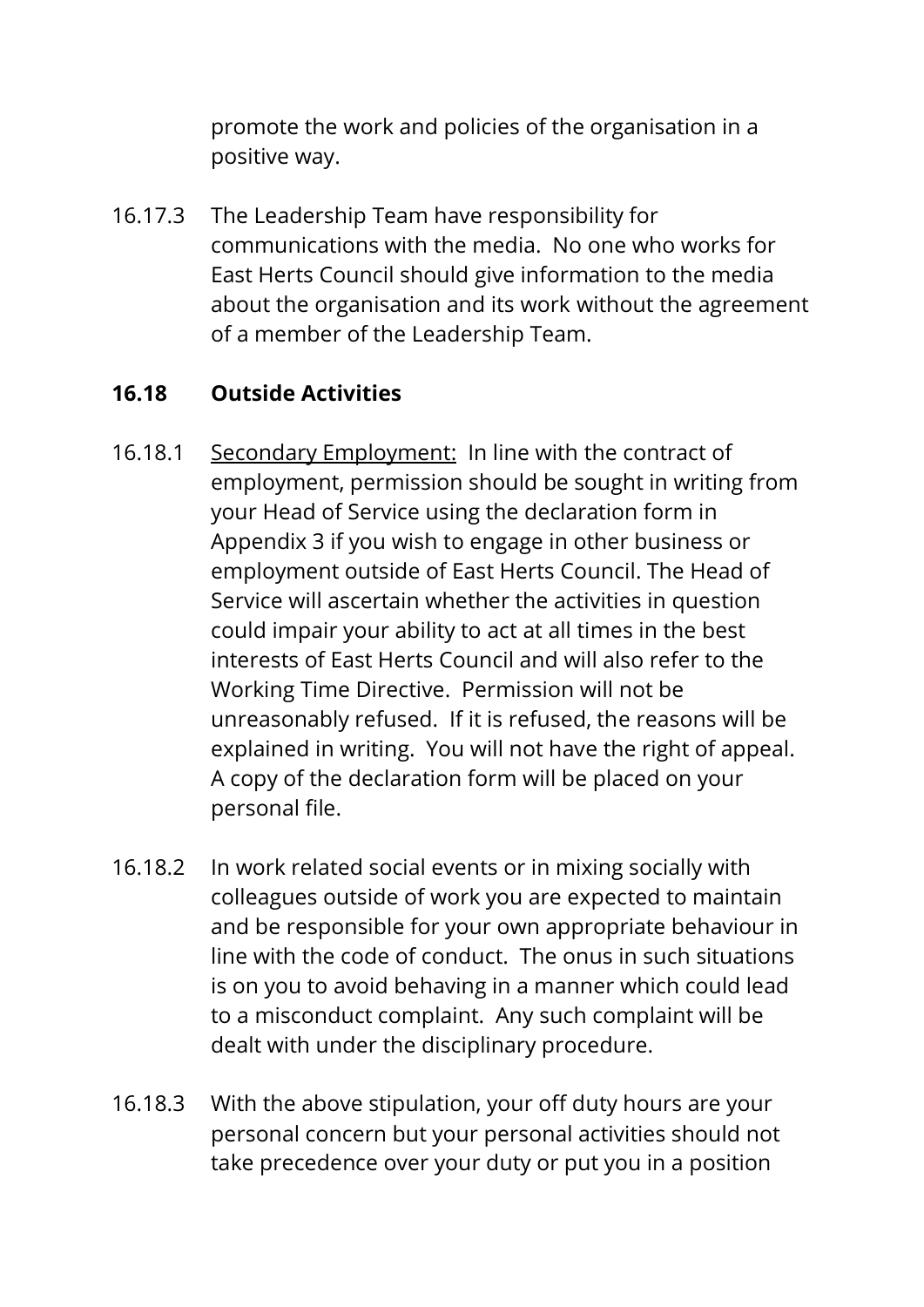where your duty and private interests conflict. Employees should not engage in any activity which, in East Herts Council view, conflicts with or acts detrimentally to East Herts Council business or in any way weakens public confidence in the conduct of East Herts Council's business.

#### **16.19 Political neutrality**

- 16.19.1 Employees provide services for all Members and must ensure that their individual rights are respected.
- 16.19.2 Some employees may be required to advise political groups and must do so in ways which do not compromise their political neutrality.
- 16.19.3 Employees must follow lawful expressed policy of the authority and must not allow their own personal or political opinions to interfere with their work.
- 16.19.4 Any political assistants, appointed in accordance with the Local Government and Housing Act 1989, are exempt from the standards set in 16.19.1 to 16.19.3 above.
- 16.19.5 The council has a list of politically restricted posts within the meaning of the Local Government and Housing Act 1989.
- 16.19.6 Employees holding politically restricted posts are disqualified from membership of any local authority other than a parish or community council and from being an MP. The council will maintain a list of these posts and advise the postholders concerned.

## **16.20 Criminal proceedings, convictions and misconduct or impropriety allegations**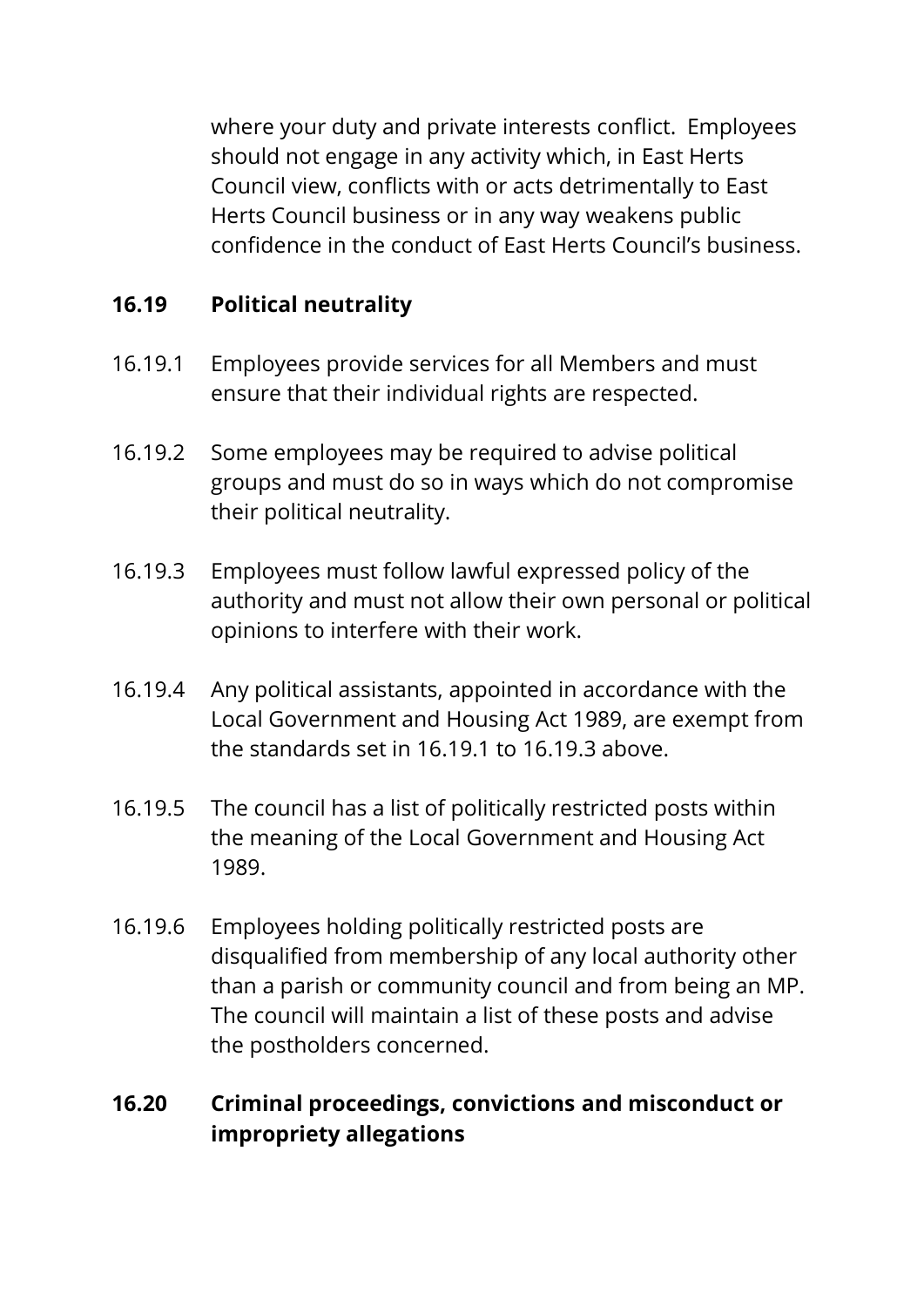- 16.20.1 For the protection of all parties you are required to notify a member of the Leadership Team in writing in the event that you are charged with or convicted of a criminal offence. The information will be treated with sensitivity and confidentiality. No action will be taken unless there is a direct impact on your position.
- 16.20.2 In the case of criminal proceedings or conviction involving an East Herts Council employee, East Herts Council reserves the right to consider the impact of such proceedings upon itself and the compatibility of the proceedings or offence with the employee's role, and to take appropriate action. In certain circumstances disciplinary action may follow.
- 16.20.3 Allegations/Misconduct outside of the workplace In the event that any allegations of impropriety or misconduct are made against you in respect of your conduct outside the workplace, you must notify your manager immediately (who must then consult with HR). This includes any allegations made in the course of any secondary employment, a voluntary role or holding a public appointment. A failure to notify the council through your manager of such allegations could result in disciplinary action being commenced against you, which may result in the termination of your employment.

#### **16.21 Intellectual property rights, copyright etc**

16.21.1 Any inventions, writings or drawings created in the course of an employee's normal duties are considered the 'intellectual property' of the council and should not be passed on to another party without the permission of the employee's manager.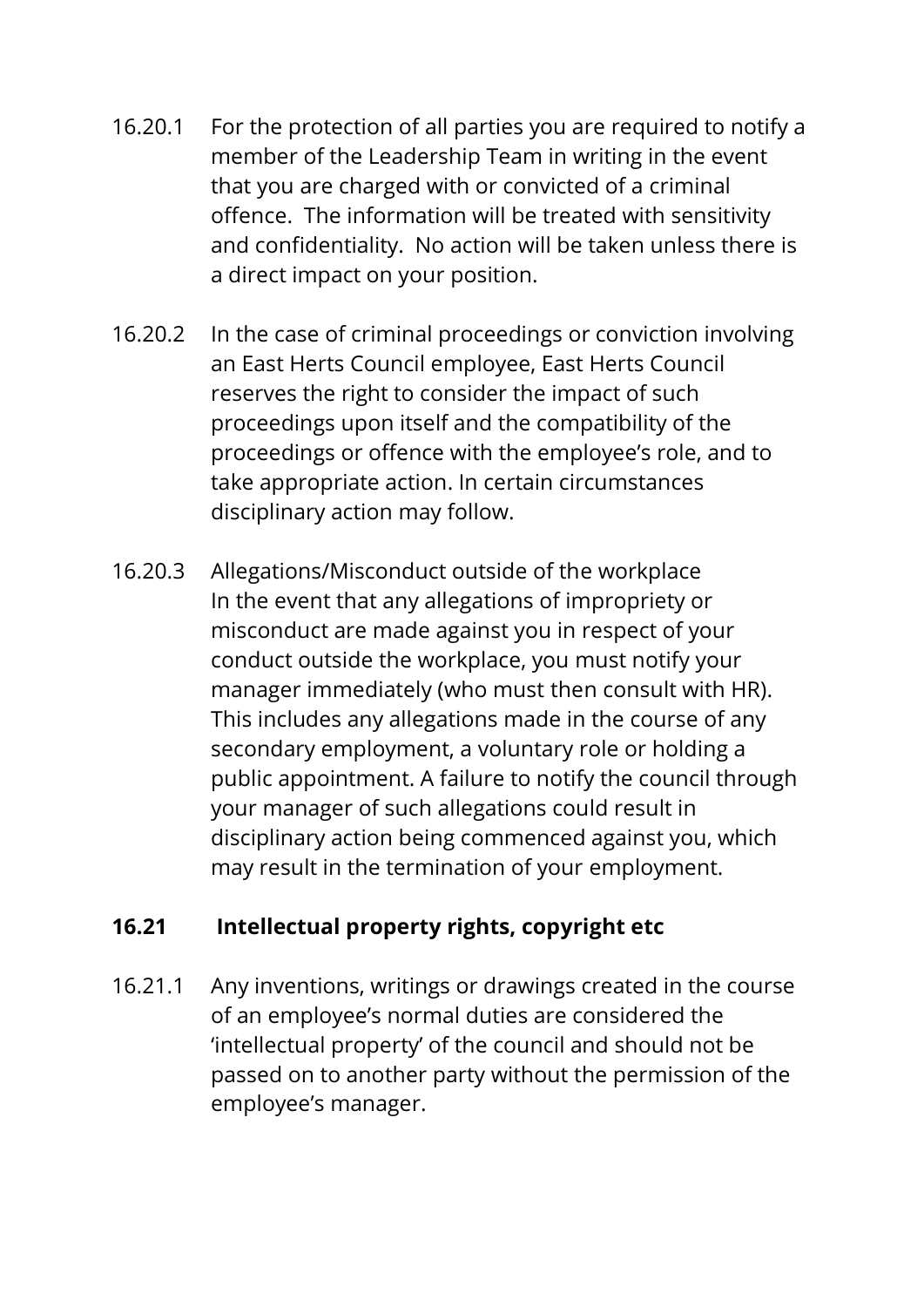16.21.2 Employees must not infringe copyright. Downloading, copying and/or distribution of copyright material including literature, text, music, sound, pictures, software and electronic files is prohibited unless the employee has the correct licences or permissions.

#### **16.22 Tendering issues**

- 16.22.1 Employees involved in tendering and dealing with contractors should be clear on the separation of service user and contractor roles within the Council. Employees must follow the procedures and rules incorporated in the Council's Financial Regulations, Financial Procedures, and rules/procedures relating to Contracts and Procurement requirements. Senior employees who have a service user and/or contractor responsibility must be aware of the need for accountability and openness.
- 16.22.2 Orders and contracts must be awarded on merit, in accordance with the Council's procurement regulations and demonstrating best value has been achieved. Employees must demonstrate impartiality. No part of the community should be discriminated against.
- 16.22.3 Employees in service user or contractor units must exercise fairness and impartiality when dealing with customers, suppliers, other contractors and sub-contractors.
- 16.22.4 Employees who have access to confidential information on tenders or costs, for either internal or external contractors, must not disclose that information to any unauthorised party, subject to the Freedom of Information Regulations.
- 16.22.5 Any employees contemplating a management buy-out should inform their manager as soon as they have formed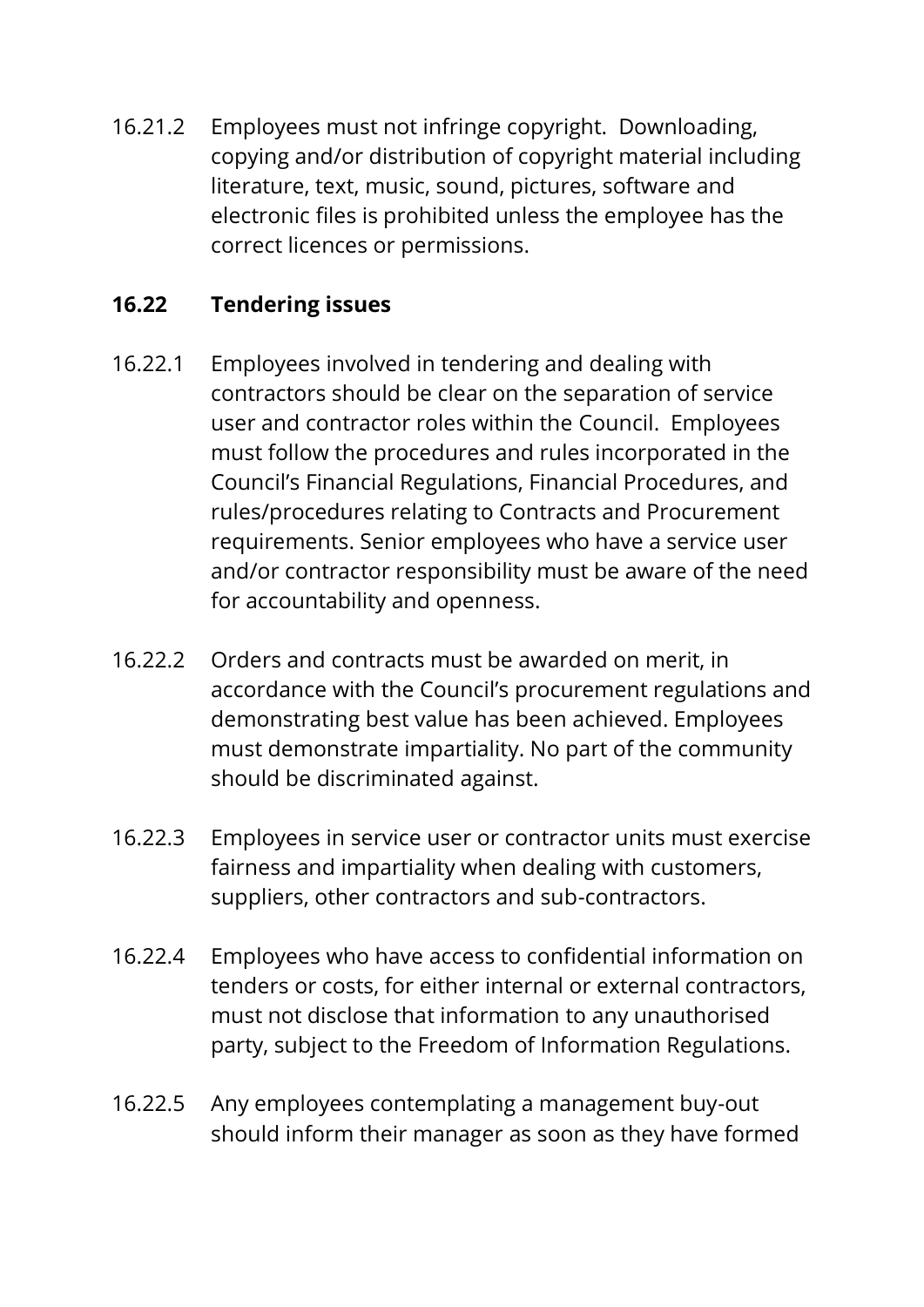an intent and withdraw from the contract awarding process.

16.22.6 Employees should ensure that no preferential treatment is shown to current or former employees, or their partners, relatives or assistants, in awarding contracts to businesses run by or employing them in a managerial capacity

#### **16.23 Use of financial resources**

- 16.23.1 Employees must ensure that they use public funds entrusted to them in a responsible and lawful manner. They should strive to ensure value for money to the community and behave in a way that minimises a risk of legal challenge to the authority.
- 16.23.2 Employees must comply with the Council's financial regulations and procurement regulations to safeguard assets and the use of financial resources.
- 16.23.3 Employees should inform a member of the Leadership Team, who will in turn inform the Head of Finance and Property (S151 Officer), the Head of Paid Service and the appropriate Head of Service of any irregularity or suspected irregularity.
- 16.23.4 The Council has an Anti-Fraud and Anti-Corruption Strategy, and Disclosure (Whistleblowing) Code. All employees must familiarise themselves with the contents of these documents.

#### **16.24 Sponsorship - Giving and Receiving**

16.24.1 When an outside organisation wishes to sponsor a council event, the basic conventions concerning acceptance of gifts and hospitality apply (see paragraph 16.8). Acceptance of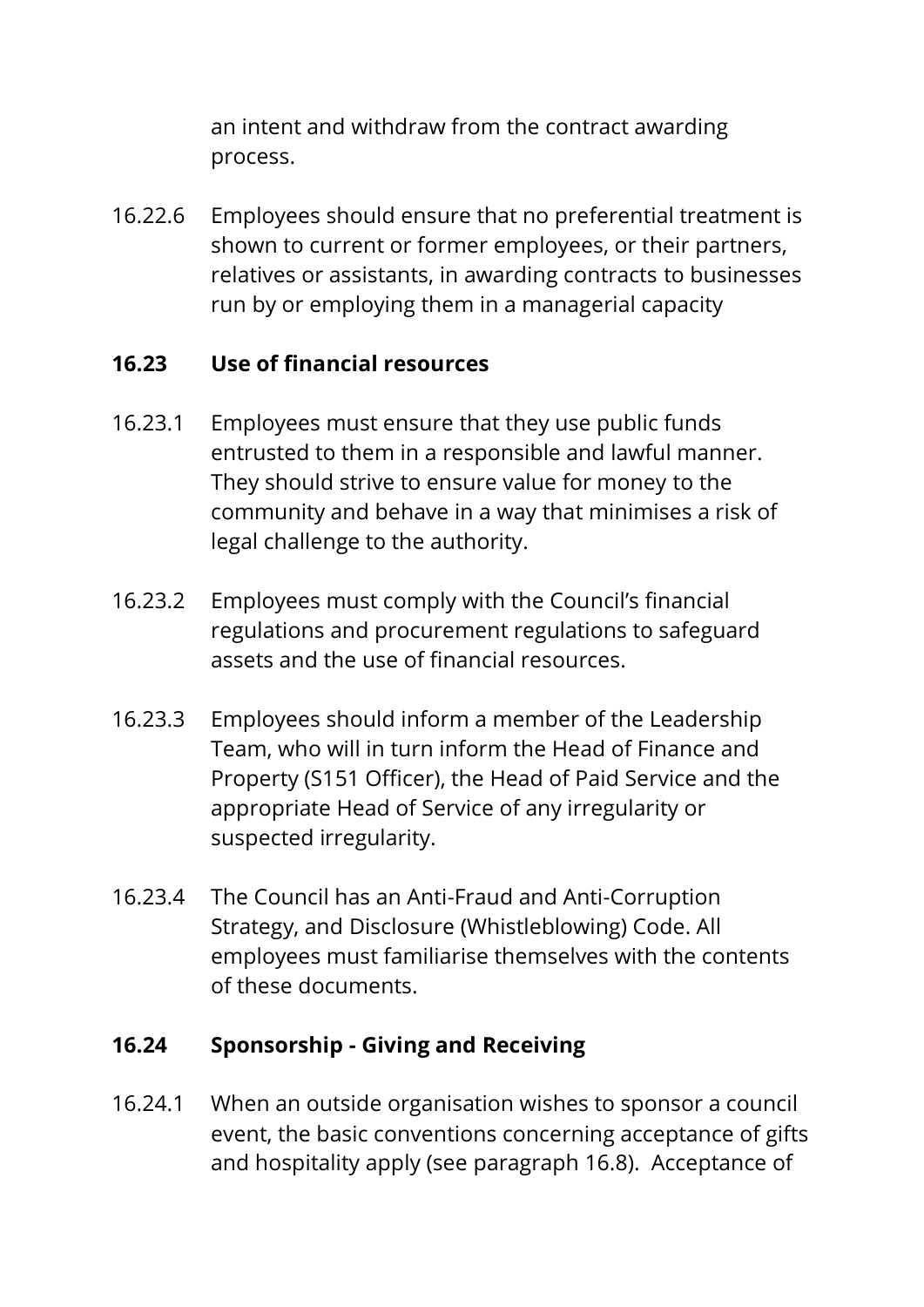any support must come about through a transparent decision making process and the support accepted must be recorded.

- 16.24.2 Where the Council wishes to sponsor an event or service, no employee, partner or relative must benefit from the sponsorship in a direct way without there being a full disclosure to a member of the Leadership Team of any such interest.
- 16.24.3 When the Council gives support in the community, through sponsorship, grant aid or other means, employees should ensure that impartial advice is given and there is no conflict of interest involved.

#### **16.25 Standards of dress**

- 16.25.1 The Council considers the way employees dress and their appearance to be of significant importance in portraying a professional image to all users of its services whether they are Councillors, visitors, residents of the district or colleagues.
- 16.25.2 All employees are individually responsible for their general presentation, appearance and personal hygiene, and have a responsibility to consider how others may perceive their appearance.
- 16.25.3 Employees are expected to dress appropriately for the duties of their post and are encouraged to adopt a common sense approach with regard to the clothing and jewellery that they wear to work. All external business meetings and contact with the public will require business dress, while more casual approach is permissible for employees working in the back office environment.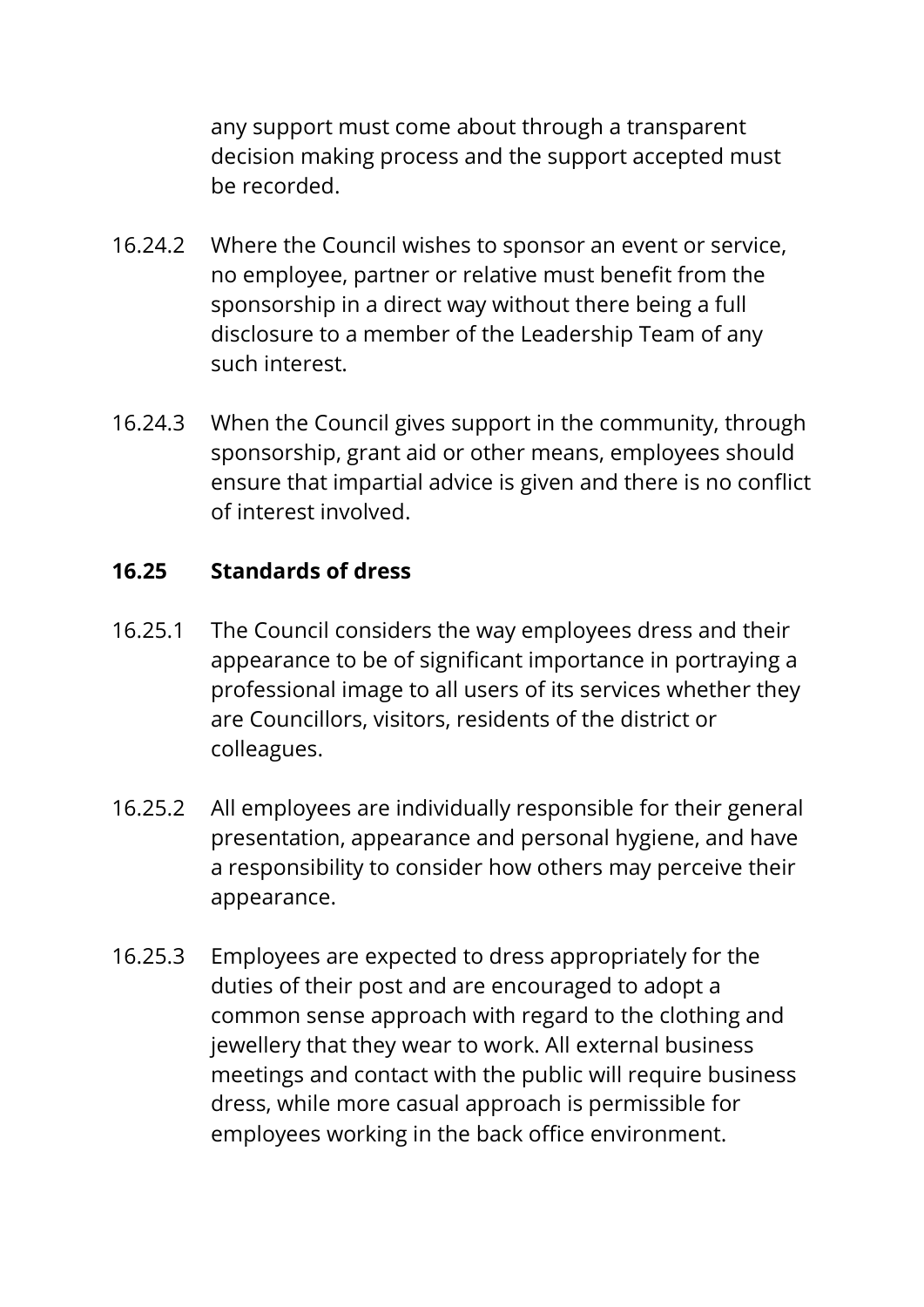16.25.4 The council operates a 'dress down Friday' where employees may wear jeans and t-shirts. However, employees must ensure that casual dress is appropriate for the workplace.

#### **16.26 Breaches of the Code of Conduct**

- 16.26.1 Any breach of the Code of Conduct will be investigated and may lead to disciplinary action. Breaches fall into two main categories:
	- (a) Breaches of the Code of Conduct which, if substantiated, constitute gross misconduct and will normally lead to summary dismissal, i.e. dismissal without notice or pay in lieu of notice and without previous warnings, following investigation and a disciplinary hearing. Gross misconduct is defined by East Herts Council as those acts which are so serious in their nature that they destroy the employment relationship between the employee and the employer and make any further working relationship and trust impossible.
	- (b) Breaches of the Code of Conduct which, if substantiated, warrant lesser penalties.
- 16.26.2 Further details and examples are incorporated into East Herts Council's Disciplinary Policy.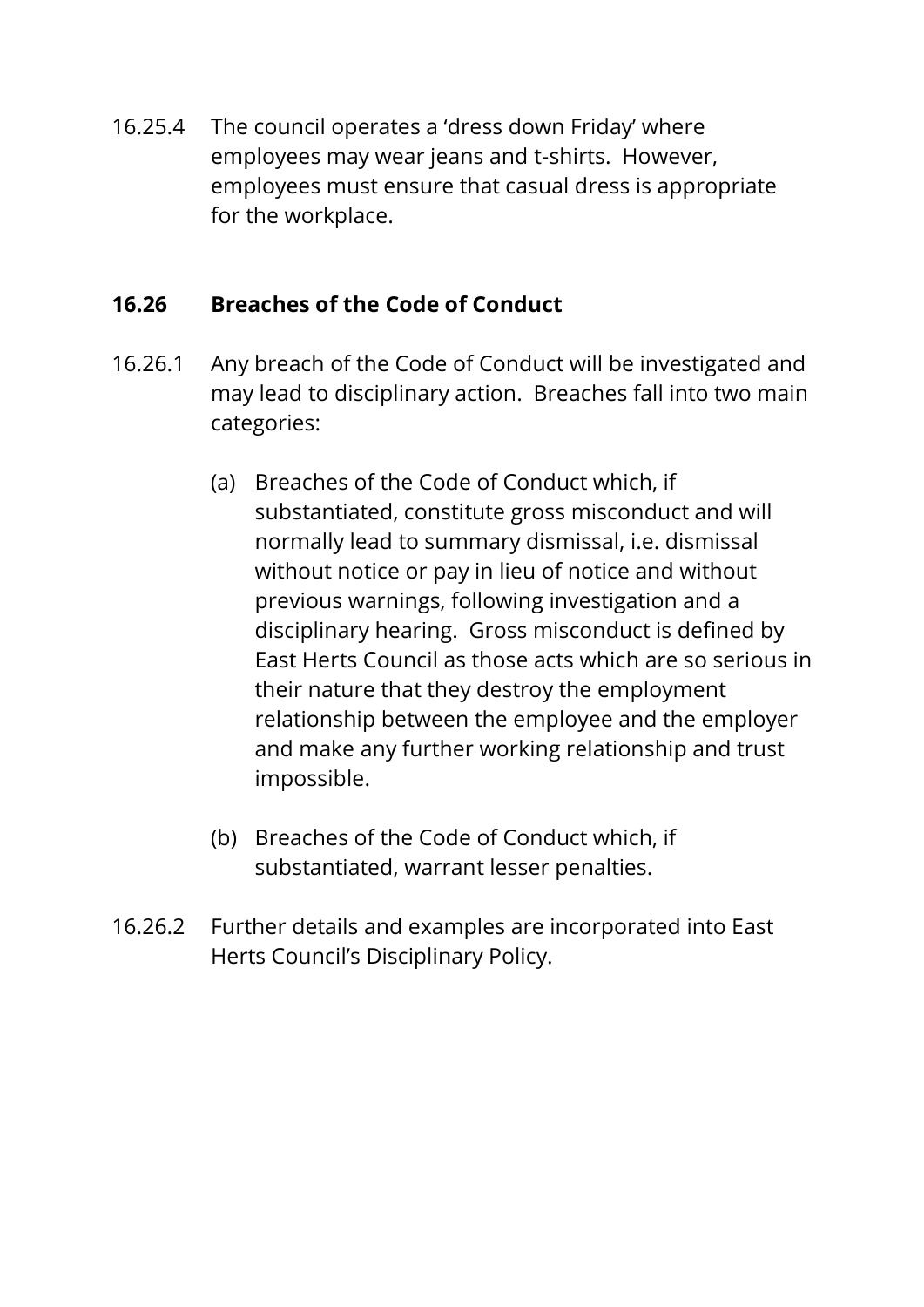#### **APPENDIX 1**

# **CODE OF CONDUCT**

I have read and understood the procedures:

| Name:      |  |
|------------|--|
| Job Title: |  |
|            |  |
| Signature: |  |
| Dated:     |  |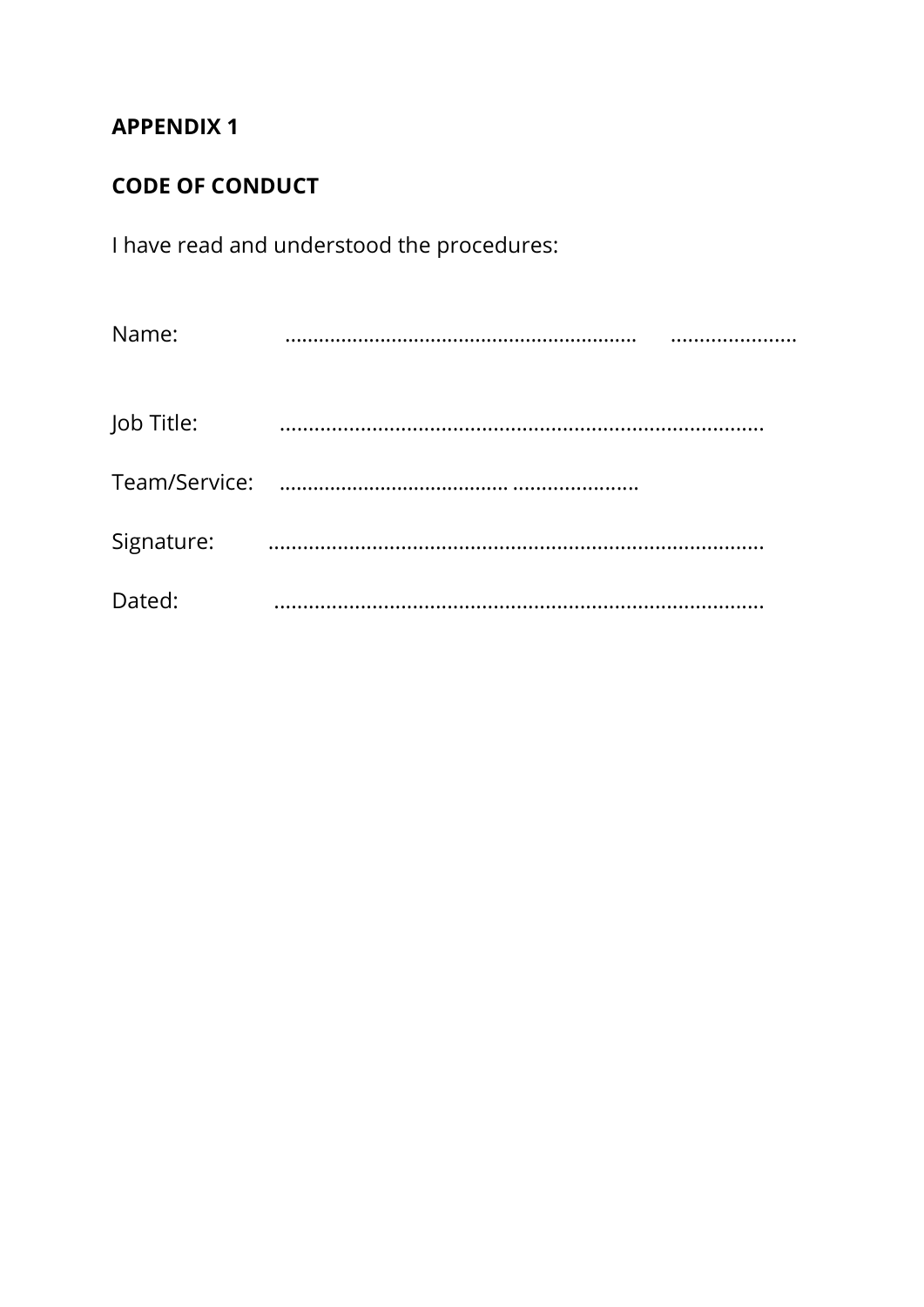#### **APPENDIX 2**

#### **GIFTS & HOSPITALITY DECLARATION FORM (Received or declined)**

This form is for employees to declare any gifts or hospitality **whether they have been accepted or not**.

Please give your completed declaration form to your Head of Service for approval.

A signed copy of your decision will be filed in the Gifts and Hospitality Register held by the Executive Support Team and a copy will be returned to you.

| Name                   |  |  |  |
|------------------------|--|--|--|
| Job title              |  |  |  |
| Date of<br>Declaration |  |  |  |

#### **Details of the declaration**

Nature of gift / hospitality being / has been offered

Date received / to be received

| Name of company /organisation / individual |
|--------------------------------------------|
| offering gift / hospitality                |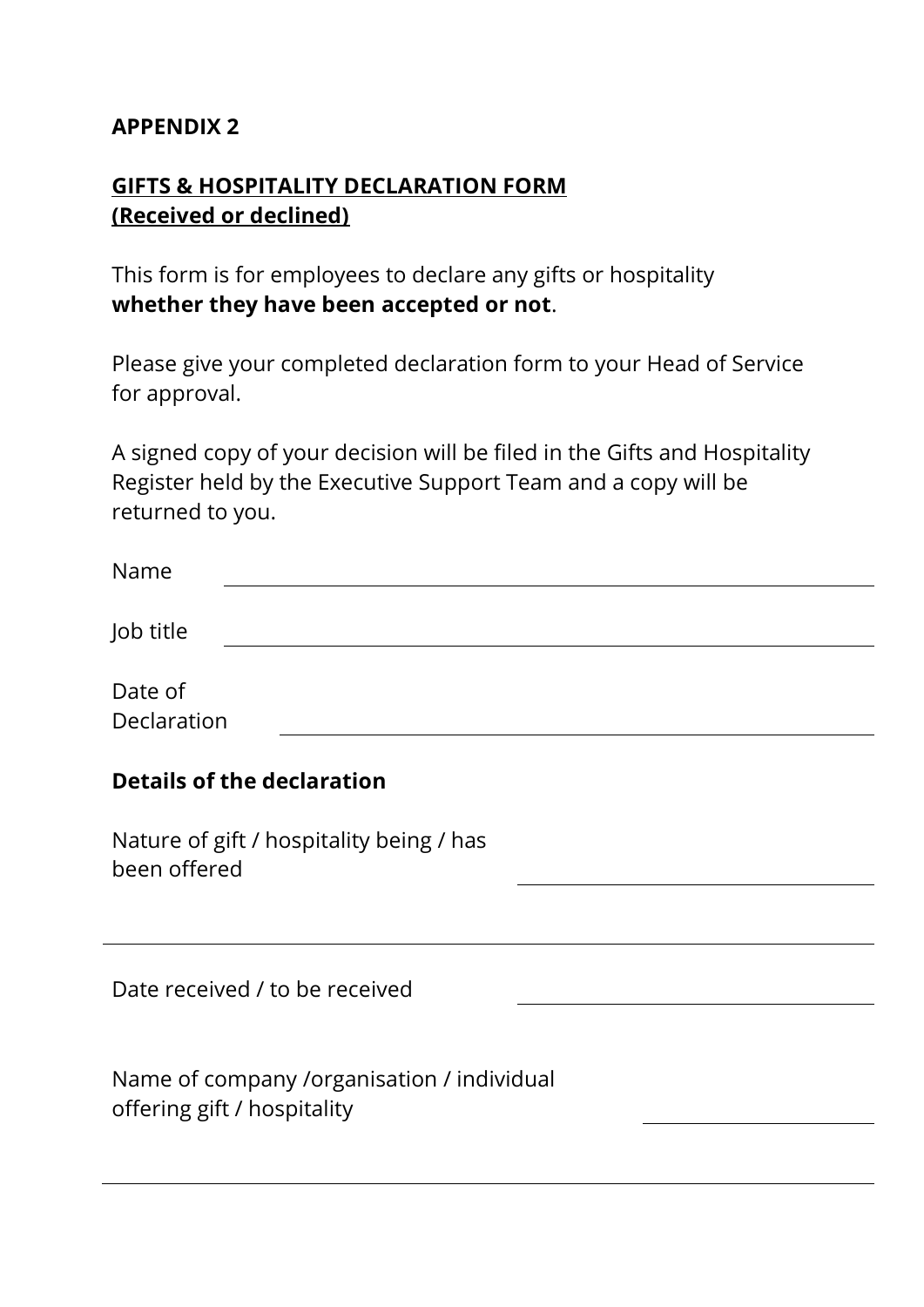| Has the gift / hospitality been accepted or<br>declined? |  |
|----------------------------------------------------------|--|
| Reason for accepting or<br>declining                     |  |
| Signed (Employee)                                        |  |
| Date                                                     |  |
| Signed (Head of Service)                                 |  |
| Date                                                     |  |

One copy to be secured in the Gifts & Hospitality Register maintained by the Executive Support Team.

One copy to be returned to the employee.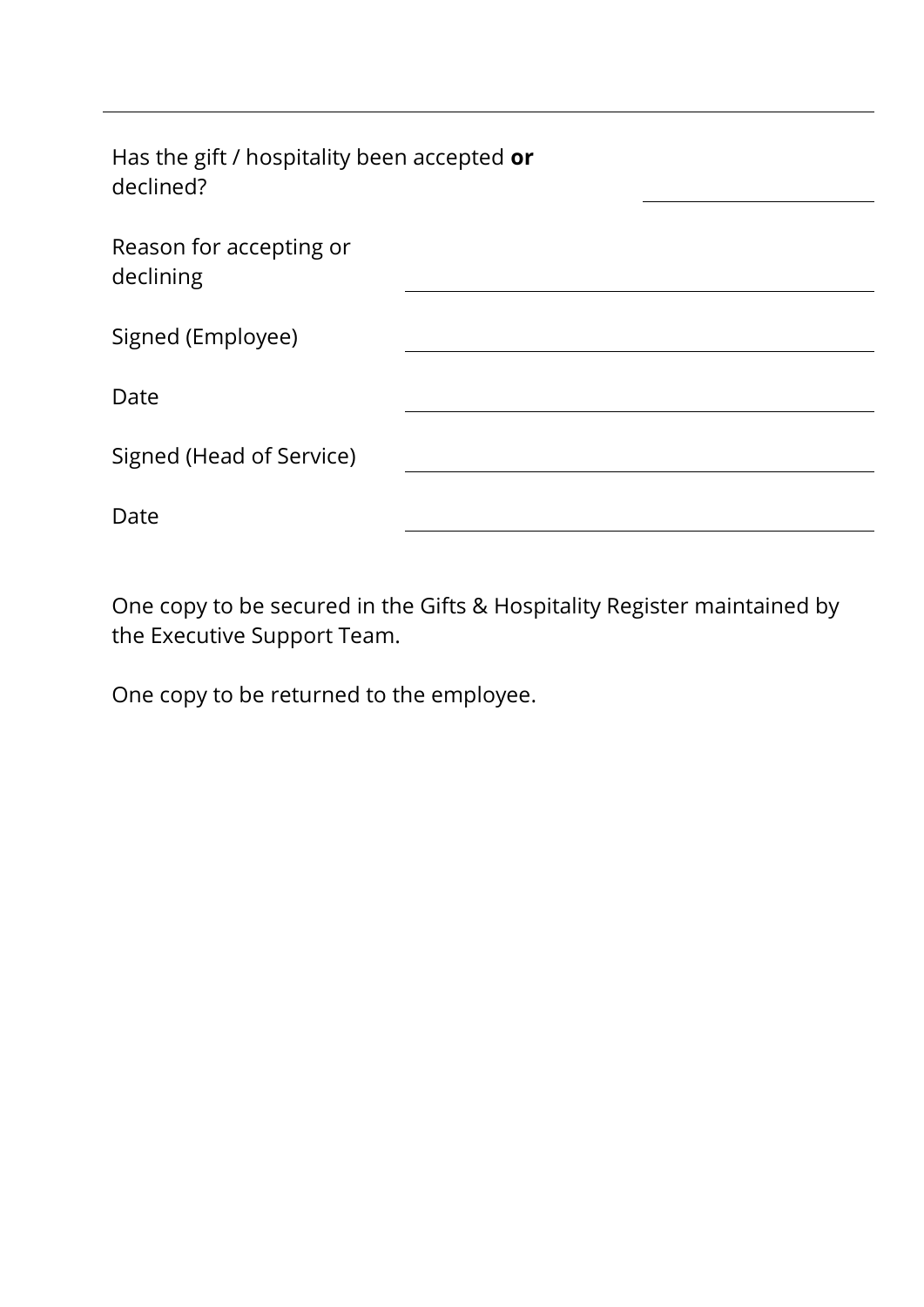#### APPENDIX 3

# **DECLARATION OF SECONDARY EMPLOYMENT**

| Name:                                                                                                                                                        |          |  |  |  |
|--------------------------------------------------------------------------------------------------------------------------------------------------------------|----------|--|--|--|
| Job Title:                                                                                                                                                   |          |  |  |  |
| Team:                                                                                                                                                        | Service: |  |  |  |
| Please submit details below                                                                                                                                  |          |  |  |  |
|                                                                                                                                                              |          |  |  |  |
|                                                                                                                                                              |          |  |  |  |
|                                                                                                                                                              |          |  |  |  |
|                                                                                                                                                              |          |  |  |  |
|                                                                                                                                                              |          |  |  |  |
| <b>Declaration</b>                                                                                                                                           |          |  |  |  |
| I do not believe that this activity conflicts with the business or reputation of<br>East Herts Council. Please outline what controls are in place to prevent |          |  |  |  |
| any conflicts if there may be possible concerns.                                                                                                             |          |  |  |  |
|                                                                                                                                                              |          |  |  |  |
| Signed:                                                                                                                                                      | Date:    |  |  |  |
|                                                                                                                                                              |          |  |  |  |